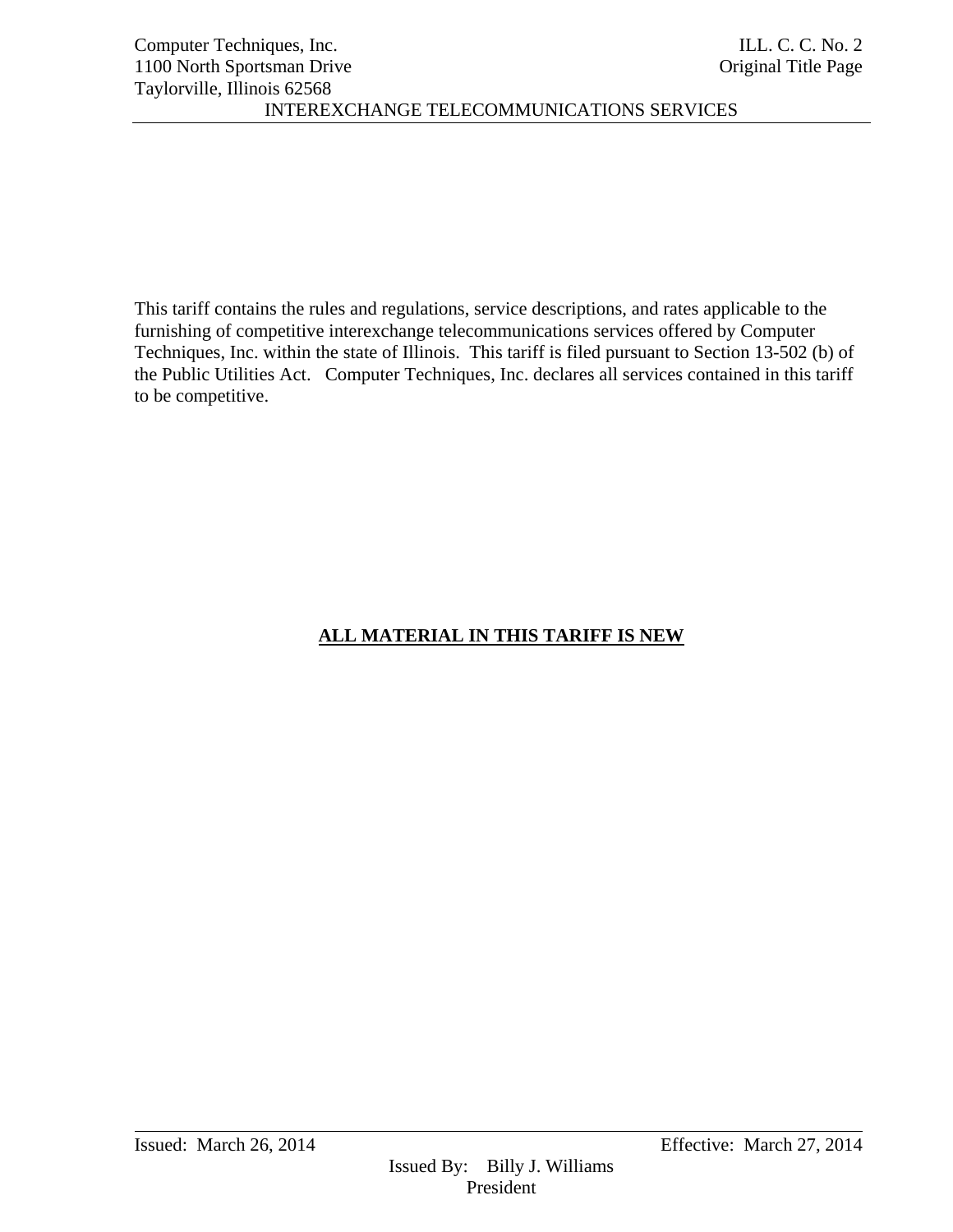# CHECK SHEET

The following pages listed below are effective as of date shown

| Page                     | Revision | Page | Revision | Page | Revision |
|--------------------------|----------|------|----------|------|----------|
| Title                    | Original |      |          |      |          |
| $\mathbf{1}$             | Original |      |          |      |          |
| $\overline{c}$           | Original |      |          |      |          |
| 3                        | Original |      |          |      |          |
| $\overline{\mathcal{A}}$ | Original |      |          |      |          |
| 5                        | Original |      |          |      |          |
| 6                        | Original |      |          |      |          |
| $\overline{7}$           | Original |      |          |      |          |
| $8\,$                    | Original |      |          |      |          |
| 9                        | Original |      |          |      |          |
| 10                       | Original |      |          |      |          |
| 11                       | Original |      |          |      |          |
| 12                       | Original |      |          |      |          |
| 13                       | Original |      |          |      |          |
| 14                       | Original |      |          |      |          |
| 15                       | Original |      |          |      |          |
| 16                       | Original |      |          |      |          |
| 17                       | Original |      |          |      |          |
| 18                       | Original |      |          |      |          |
| 19                       | Original |      |          |      |          |
| 20                       | Original |      |          |      |          |
| 21                       | Original |      |          |      |          |
| 22                       | Original |      |          |      |          |
| 23                       | Original |      |          |      |          |
| 24                       | Original |      |          |      |          |
| 25                       | Original |      |          |      |          |
| 26                       | Original |      |          |      |          |
| 27                       | Original |      |          |      |          |

28 Original

\* *New or Revised Page*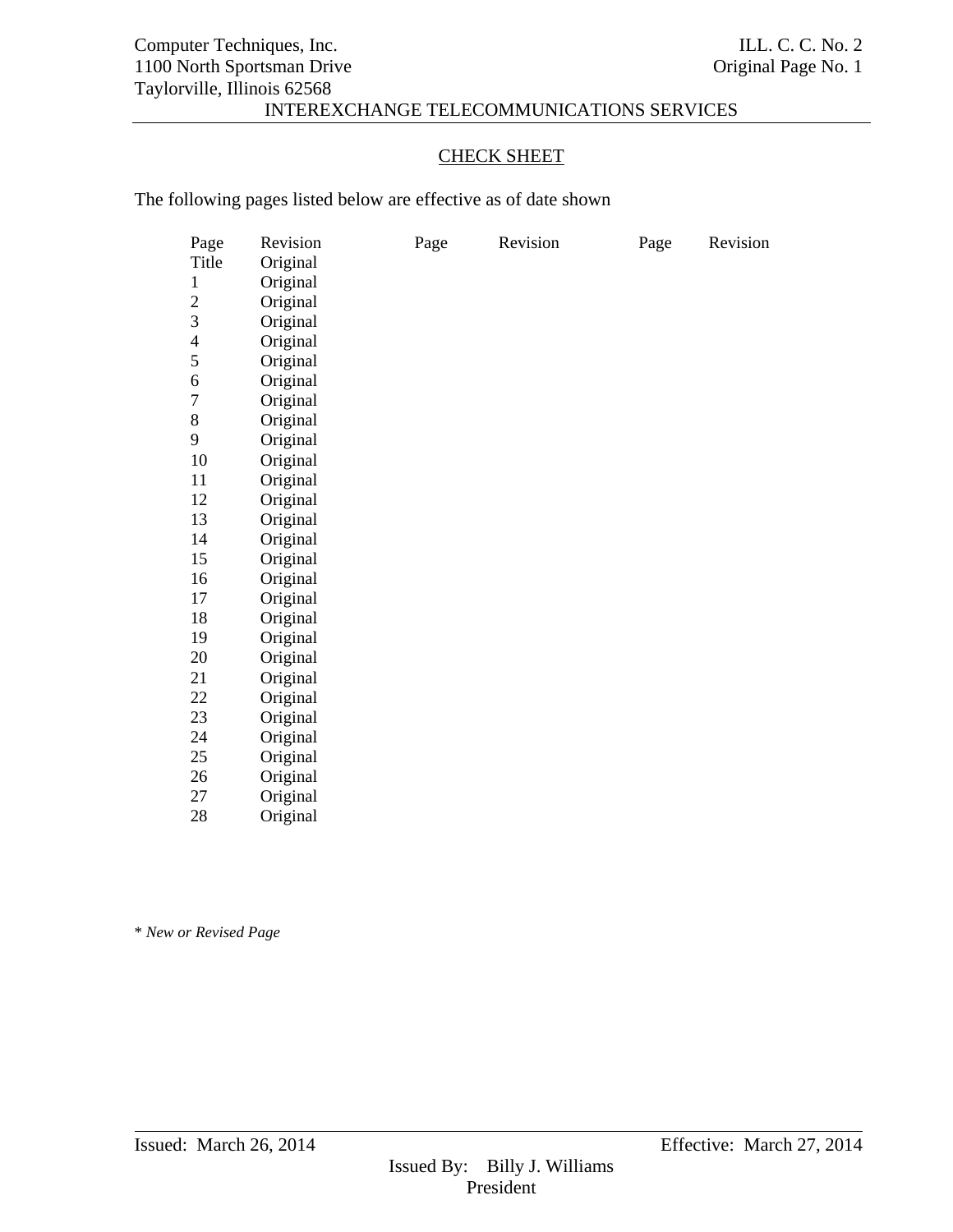# TABLE OF CONTENTS

| Section |                                                             |                                                                                                                                                                                                                                                                                                   | Page                                                     |  |
|---------|-------------------------------------------------------------|---------------------------------------------------------------------------------------------------------------------------------------------------------------------------------------------------------------------------------------------------------------------------------------------------|----------------------------------------------------------|--|
|         | <b>TITLE SHEET</b><br><b>CHECK SHEET</b>                    | <b>TABLE OF CONTENTS</b><br><b>EXPLANATION OF SYMBOLS</b>                                                                                                                                                                                                                                         | 1<br>$\sqrt{2}$<br>3                                     |  |
| 1.      |                                                             | <b>Application of Tariff</b>                                                                                                                                                                                                                                                                      |                                                          |  |
| 2.      |                                                             | Definitions                                                                                                                                                                                                                                                                                       | 5                                                        |  |
| 3.      | 3.1<br>3.2<br>3.3<br>3.4<br>3.5<br>3.6<br>3.7<br>3.8<br>3.9 | <b>General Rules and Regulations</b><br>Undertaking of the Company<br>Use of Service<br>Obligations of the Company<br>Obligations of the Customer<br><b>Payment Regulations</b><br><b>Credit Allowances</b><br>Equipment<br><b>Cancellation of Service</b><br>Determination and Rendering Charges | 10<br>10<br>10<br>12<br>15<br>17<br>20<br>21<br>23<br>25 |  |
| 4.      | 4.1<br>4.2<br>4.3<br>4.4                                    | <b>Service Descriptions</b><br>Message Telecommunications Service<br><b>Inbound Service</b><br><b>Other Service Arrangements</b><br><b>Promotional Offerings</b>                                                                                                                                  | 26<br>26<br>26<br>27<br>27                               |  |
| 5.      | 5.1<br>5.2                                                  | <b>Service Charges</b><br><b>Message Telecommunications Service</b><br><b>Other Service Arrangements</b>                                                                                                                                                                                          | 28<br>28<br>28                                           |  |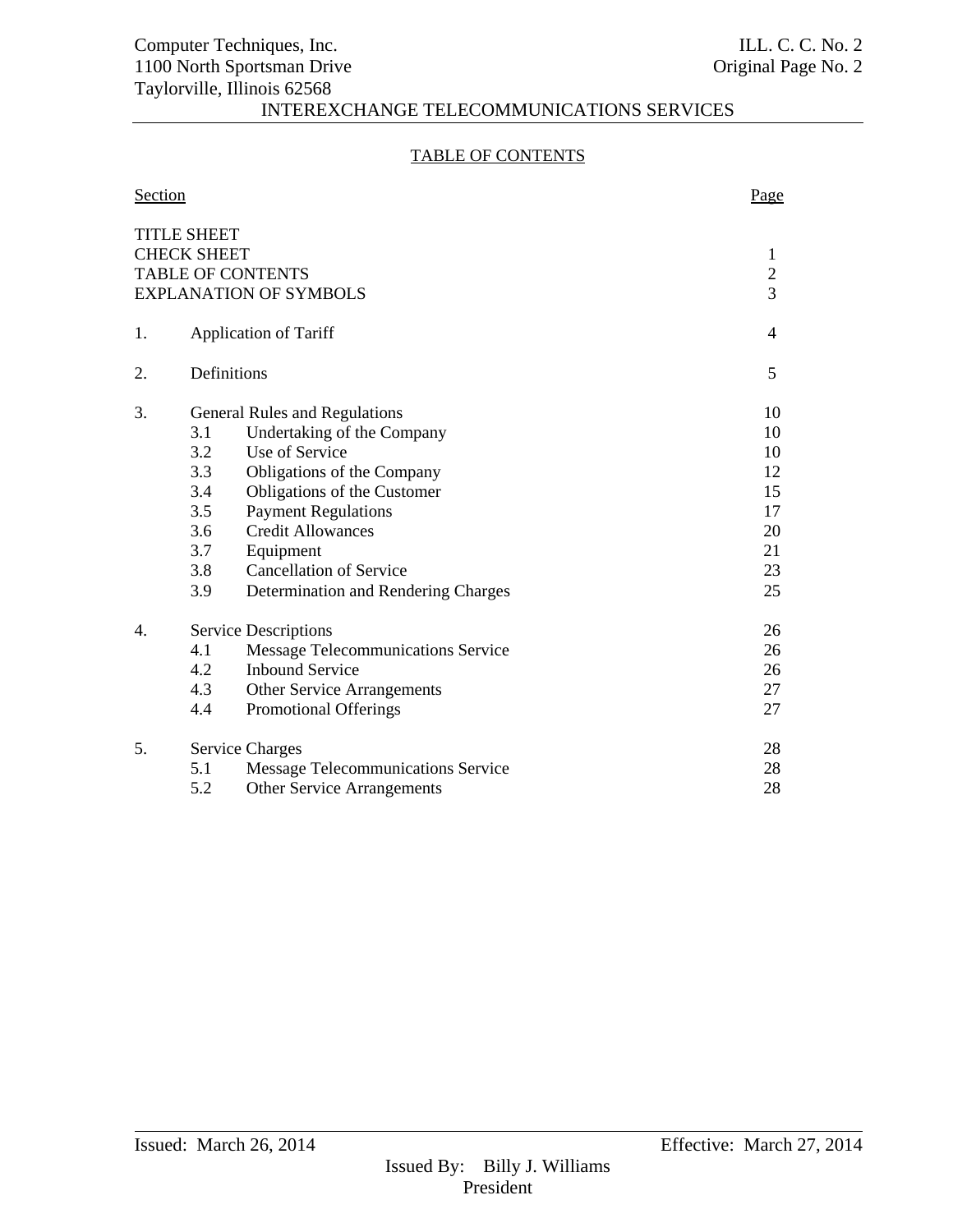#### EXPLANATION OF SYMBOLS

- (C) to signify changes in regulation
- (D) to signify discontinued rate or regulation
- (I) to signify increase
- (M) to signify matter relocated without change
- (N) to signify new rate or regulation
- (R) to signify reduction
- (S) to signify reissued matter
- (T) to signify a change in text but no change in rate or regulation
- (Z) to signify a correction

#### **CONCURRING CARRIER**

None

#### **CONNECTING CARRIERS**

None

# **OTHER PARTICIPATING CARRIERS**

None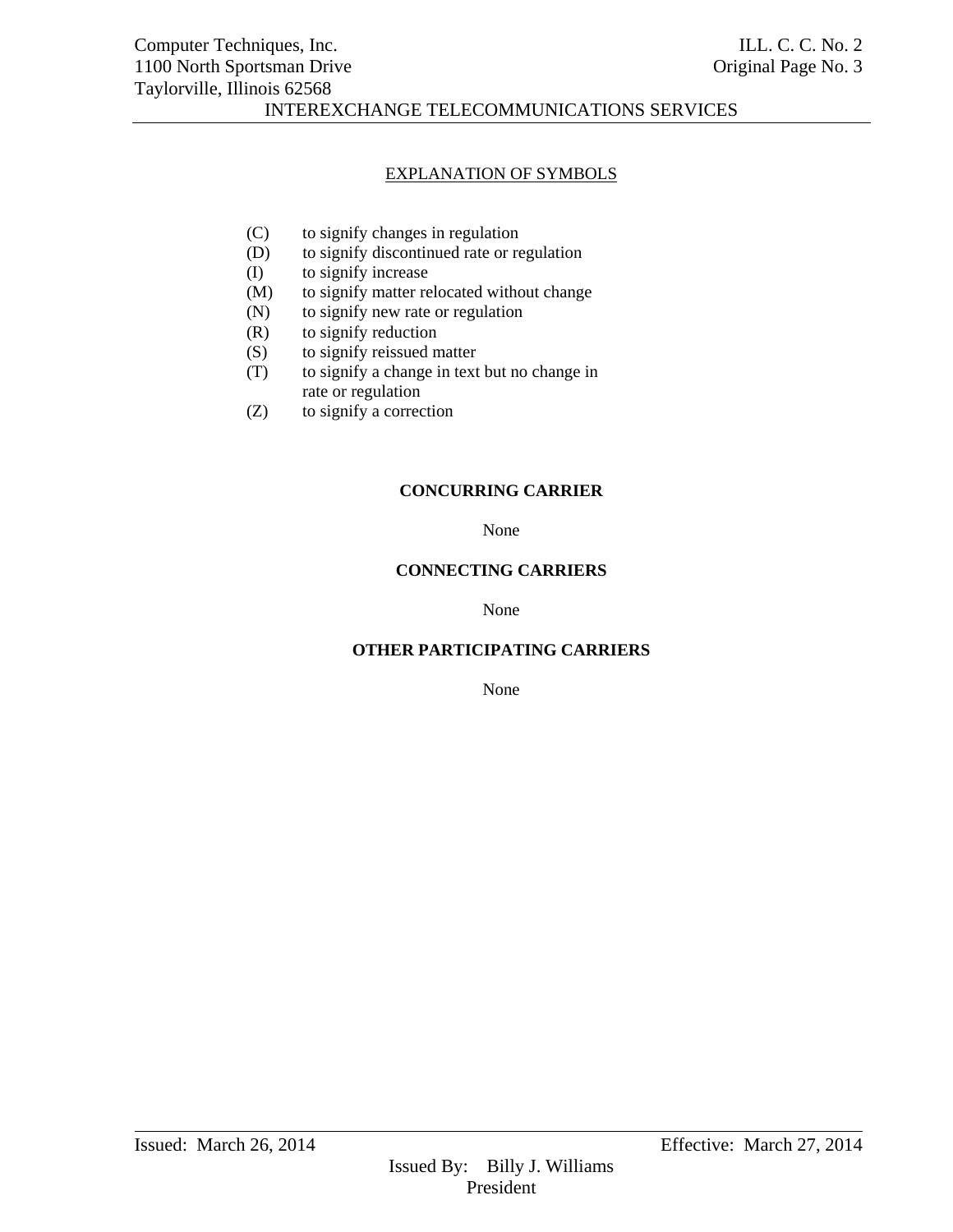# 1. **APPLICATION OF TARIFF**

1.1 This tariff applies to specialized switching services furnished by COMPUTER TECHNIQUES, INC., hereinafter referred to as the "Company", with its principle address at 1100 North Sportsman Drive, Taylorville, Illinois 62568, for communications within the State of Illinois.

1.2 From time to time, the Company shall offer special promotional offerings allowing special discounts or modifications of its regular service offerings to its Customers. Such offerings may be limited to certain dates, times, and locations.

1.3 In the event the Company files to increase a rate(s) with the Commission, the Company will provide its Customers with notice of such filing prior to its effective date.

1.4 When services and facilities are provided in part by the Company and in part by other Companies, the regulations of the Company apply to that portion of the service or facilities which it supplies.

1.5 Service/trademarks of the Company are indicated by  $H_{\text{m}}(t)$ , registered service/trademark are indicated by " $\mathcal{D}$ ", and copyrights are indicated by " $\mathcal{D}$ ". In addition, the Company logo is a registered servicemark of the Company.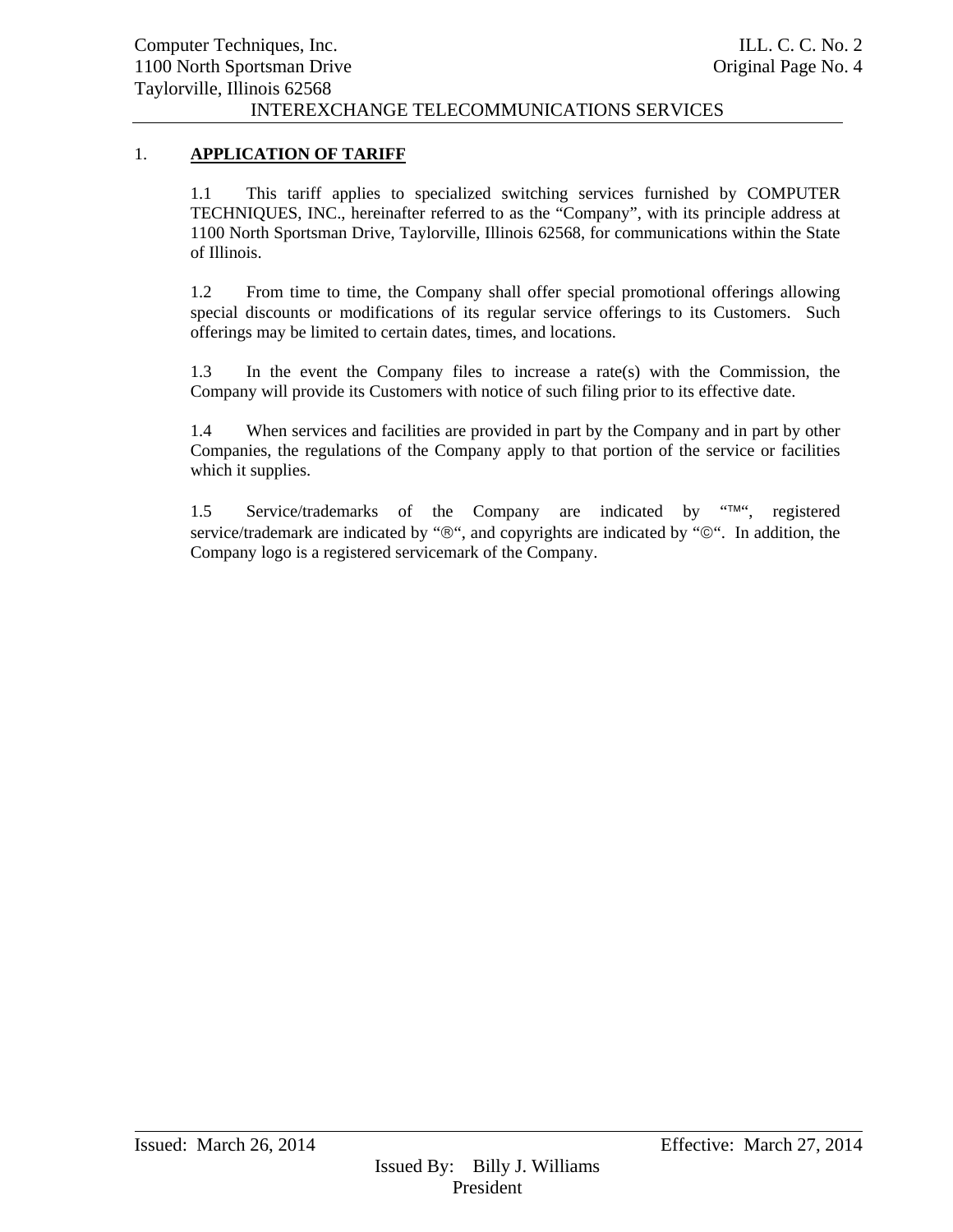# 2. **DEFINITIONS**

The following definitions apply for certain terms used generally throughout this tariff:

Access Code: A sequence of numbers that, when dialed, connect the caller to the provider of operator services associated with that sequence.

Access Line: A communication channel which is used for access to a Company service point.

Access Line Group: An access line or a number of access lines from a single Customer or authorized user location which have the same termination characteristics and which are arranged in a hunting sequence.

Additional Minute: The rate element used to bill for the chargeable time when a call continues beyond the initial minute.

Aggregator: Any person or entity, that is not an operator service provider and that in the ordinary course of its operations makes telephones available to the public or transient users of its premises, or university for telephone calls between points within this state that are specified by the user using an operator service provider.

Authorized User: A person, firm, corporation, or other legal entity which is authorized by the Customer to be connected to the service of the Customer. An Authorized user(s) must be named in the application for service.

Autodialer: A device which allows the Customer to dial pre-programmed telephone numbers, by pushing one or two buttons. Dialers can be bought as a separate device and added to a phone.

Automatic Numbering Identification (ANI): A type of signaling provided by a local exchange telephone Company which automatically identifies the local exchange line from which a call originates.

Billed Party: The person or entity responsible for payment of the Company's service as follows:

Billing Period: The interval between Customer invoice to Customer invoice which shall consist of approximately 30 days.

Business Service: The phrase "Business Service" means telecommunications service provided to the Customer for use primarily or substantially for a business, professional, institutional or other occupational purpose.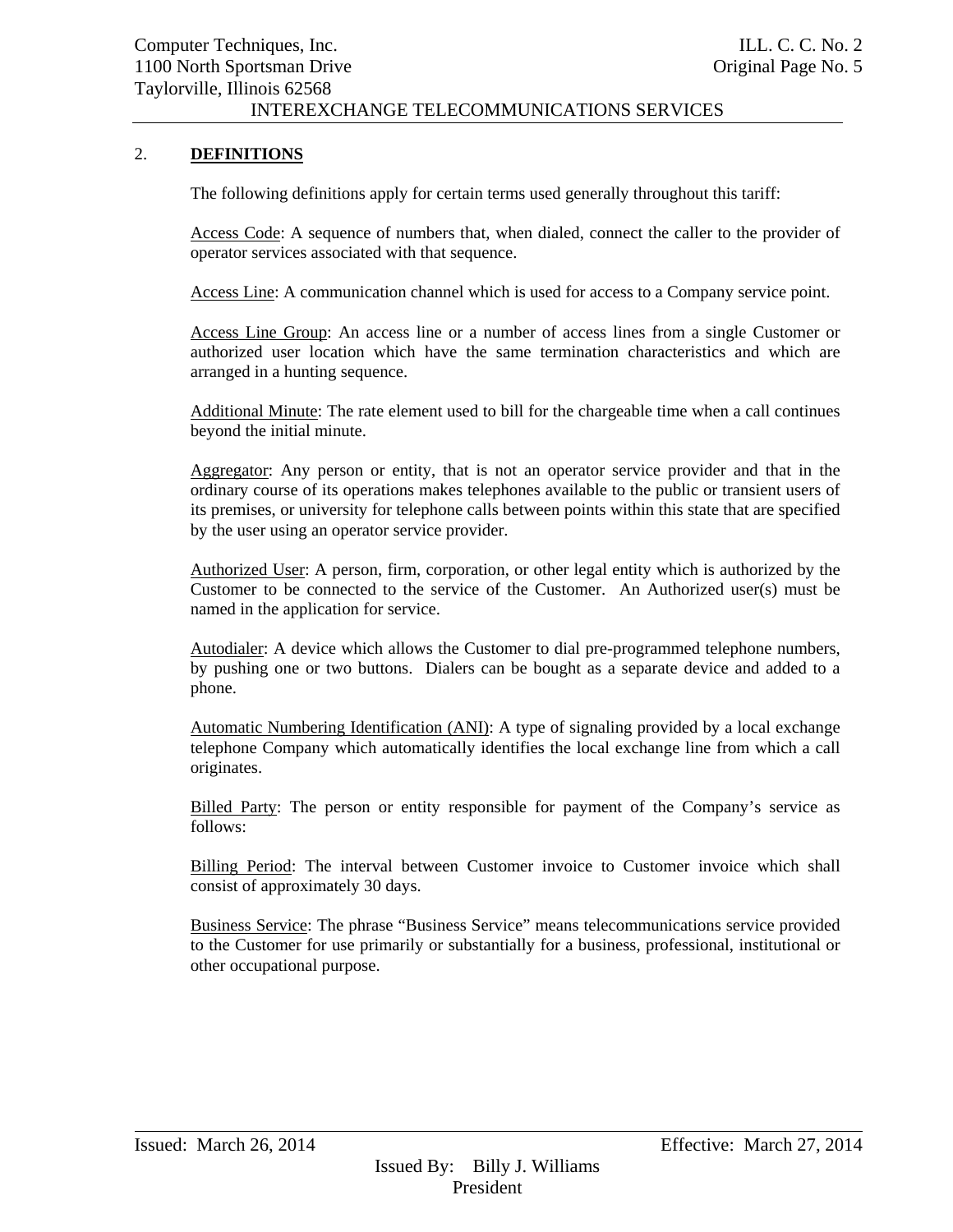# 2. **DEFINITIONS** (Cont'd)

Cancellation of Order: A Customer initiated request to discontinue processing a service order, either in part or in its entirety, prior to its completion.

Channel: The path for electrical transmission between two or more points.

Commission: The Illinois Commerce Commission.

Company: COMPUTER TECHNIQUES, INC.

Connecting Carrier: A telecommunications Company, which may be either an interexchange or a local exchange carrier, that supplies the Company with facilities to originate or terminate the Company's long distance services.

Consumer: The term consumer means a person initiating any telephone call using operator services.

Customer: The Customer is the person, firm, corporation or other legal entity which: orders, cancels or amends service; is responsible for the payment of charges; and is responsible for compliance with all the Company tariff regulations.

Customer-Provided Facilities: All facilities, including those obtained from other communications common carriers, provided by the Customer and/or authorized user, other than those provided by the Company.

Dedicated Access Service: The generic term for a service in which the Customer's traffic passes over an access line connecting the Customer's premise to a Company switch, which is used solely for that Customer's traffic.

Designated Service Date: Denotes the Customer specified installation date requested at the time the order for service is initiated. If the Company finds it cannot provide service by that date, the designated service date becomes that date specified by the Company on which the installation of service can be performed.

Designated Service Point: The Customer designated point of termination of a local distribution channel. The designated service point may be a Customer or authorized user premise or a local exchange Company central office or Centrex station.

Disconnection: The disconnection of a circuit, dedicated access line or port connection being used for existing service.

End User: An individual or entity designated by the consumer to be responsible for the payment of calls placed using the Company's Services.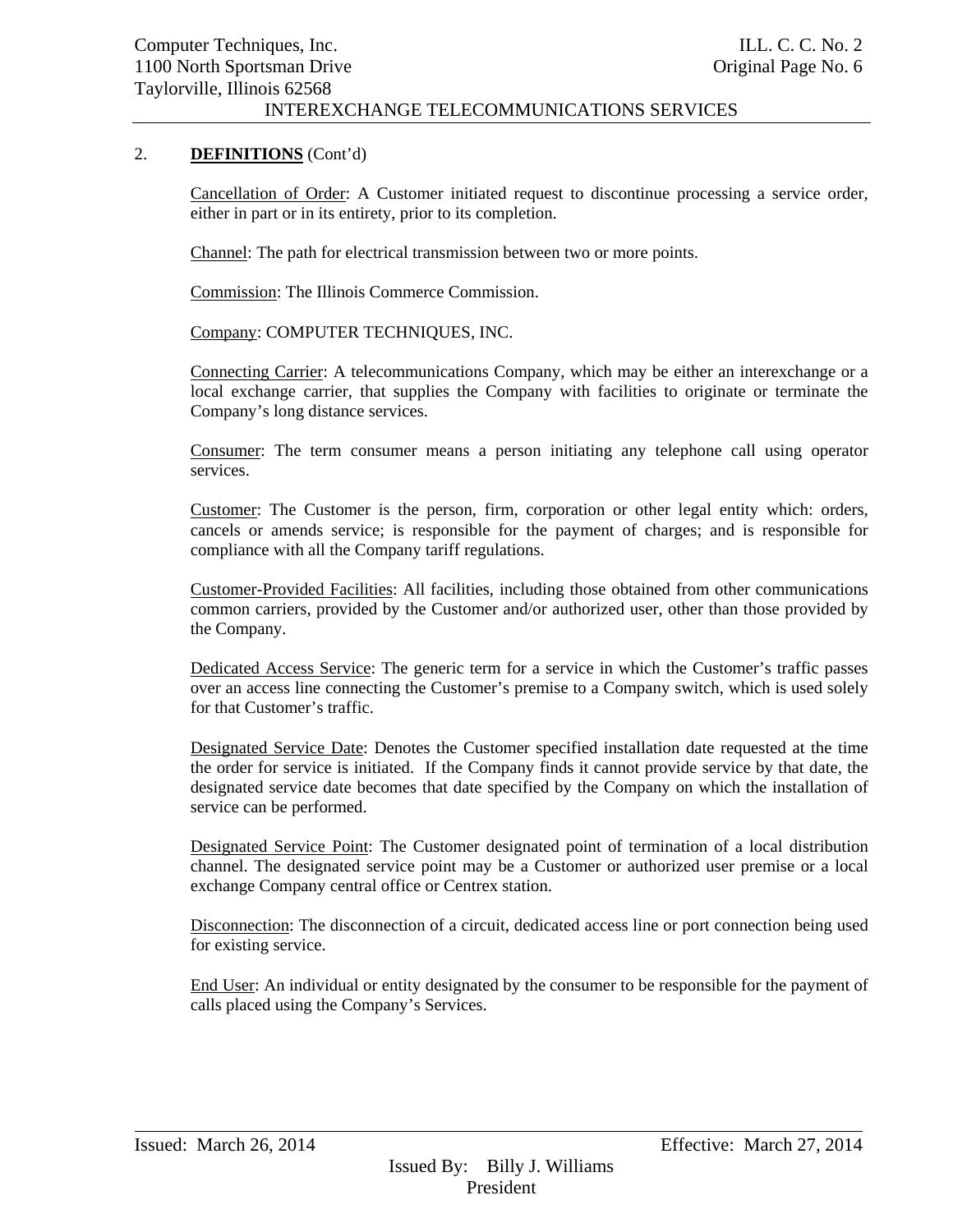# 2. **DEFINITIONS** (Cont'd)

Local Access Line or Local Distribution Channel: The facility consisting of the necessary equipment and local telephone Company lines which are required to interconnect the Customer's or authorized user's premises to a Company Service Point within the same local exchange area or extended service area.

Local Access Transport Area (LATA): A geographic area established for the provision and administration of communications service. It encompasses one or more designated exchanges, which are grouped to serve common social, economic and other purposes.

Local Calling Area: Denotes a geographic area in which a Local Exchange Company end user may complete a call without incurring long distance charges.

Local Exchange Area: The term "Local Exchange Area" denotes a unit established by the company for the administration of communications services in a specified area which usually embraces a city, town, or village and its environs. Specific definitions of the Company local exchange areas are available upon request.

Local Exchange Carrier (LEC): A Company which provides telecommunications service within a local exchange LATA.

Measured Charge: A charge assessed on a per minute basis in calculating a portion of the charges due for a completed Operator Assisted, Direct Dial Call, Calling Card or Third Party Call.

Message: Represents an interexchange toll call for which appropriate charges shall be assessed.

Measured Service: The provision of intrastate long distance measured time communications telephone service to Customers who access the Company's service at its switching and call processing equipment by means of access facilities obtained from a local exchange carrier. The Company is responsible for arranging for the access line.

Mileage Rate Band: Mileage interval used to establish rates for the Company services.

Minimum Average Time Requirements (MATR): A generic term indicating a specified period of time, used in the determination of usage charges, which represents the minimum average duration of calls completed during a billing period.

Modem: A device which modulates and/or demodulates signals for proper transmission via dedicated or switched facilities.

Multiple Channel Service: Is a service offering whereby a Customer may order more than one leased channel where the line haul mileage of the channels falls within the same mileage rate band.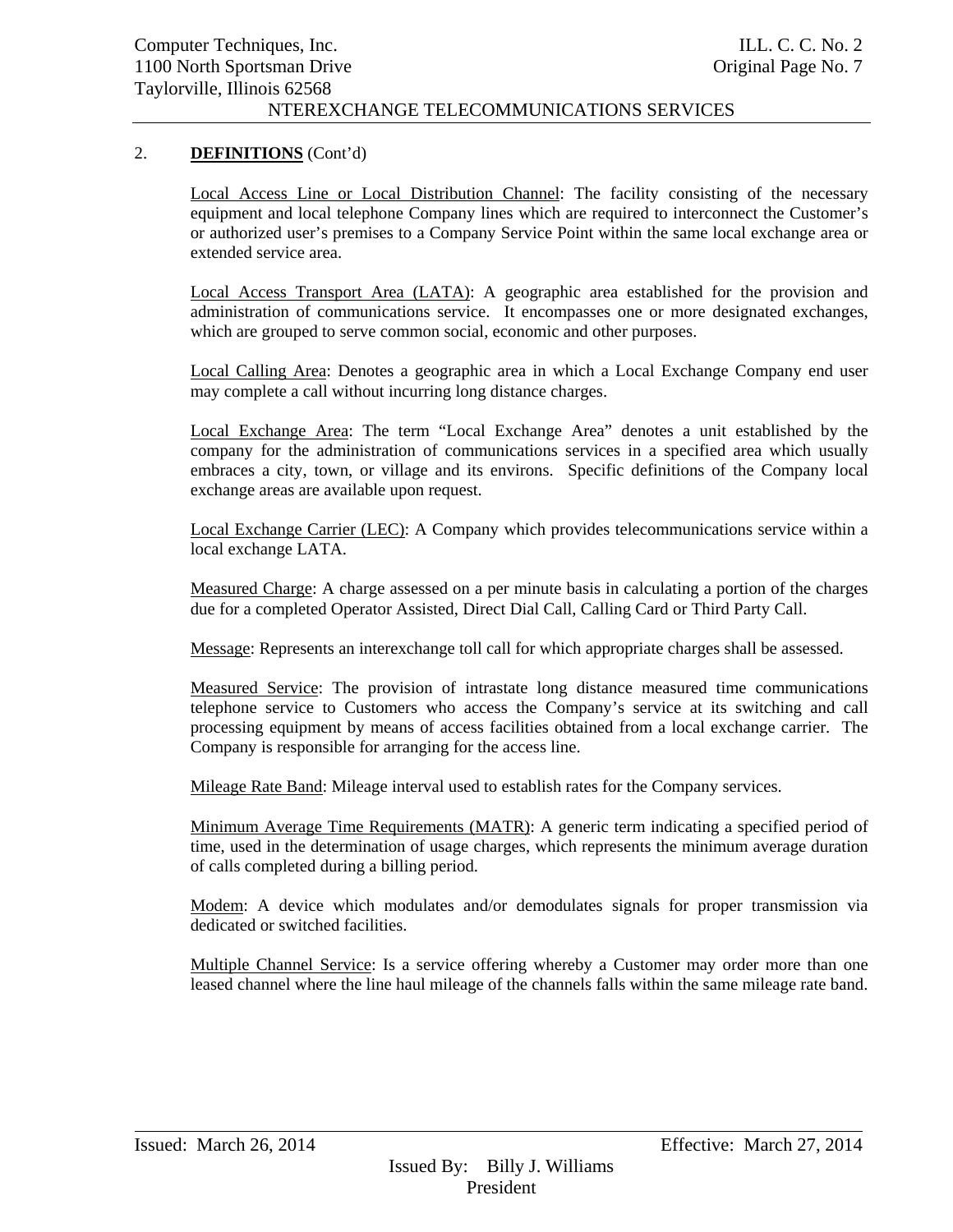#### 2. **DEFINITIONS** (Cont'd)

Point of Presence: Locations where the Company maintains through its own facilities or through arrangements with other carriers an operations center for purposes of providing long distance service.

Premises: All buildings occupied by the Customer and/or his authorized user on a contiguous property (except railroad right of way, etc.) not intersected by a public road.

Presubscribed Provider of Operator Services: The Provider of Operator Services to which the Consumer is connected when the Consumer places a call using a Provider of Operator Services without dialing an access code.

Responsible Organization (Resp. Org.): The carrier entity that has responsibility for the management of 8xx numbers in the Service Management System (SMS) including maintaining Customer records in the SMS system. Also, the entity which accesses the SMS to: a) search for and reserve 8xx numbers; b) create and maintain 800 number Customer records, including call processing records; and c) provide a single pint of contact for trouble reporting. The SMS recognizes one Resp. Org. for each 8xx number.

Service: Service means any or all service(s) provided pursuant to this tariff.

Service Points: Those cities from which the Company makes its services available to its customers.

Special Access Line (SAL): A dedicated Analog DAL or Digital T-1 Access Line(s) directly connecting Customer's telephone equipment to the Long Distance Provider without using the Local Exchange Carrier's switching equipment.

Special Promotional Offering: Special discounts or modifications of the company's regular service offerings which may, from time to time, be offered to its Customers for a particular service. Such offerings may be limited to certain dates, times, and locations.

Special Services: Denotes service provided and performed by the Company involving special engineering, design, programming, development or production activities to provide services requested by a Customer to meet special needs not otherwise provided under this tariff.

Station: Any location from which a message can be originated or received.

Station-to-Station Call: A call placed to a telephone number, with the understanding that the caller will speak to any person who answers the called number.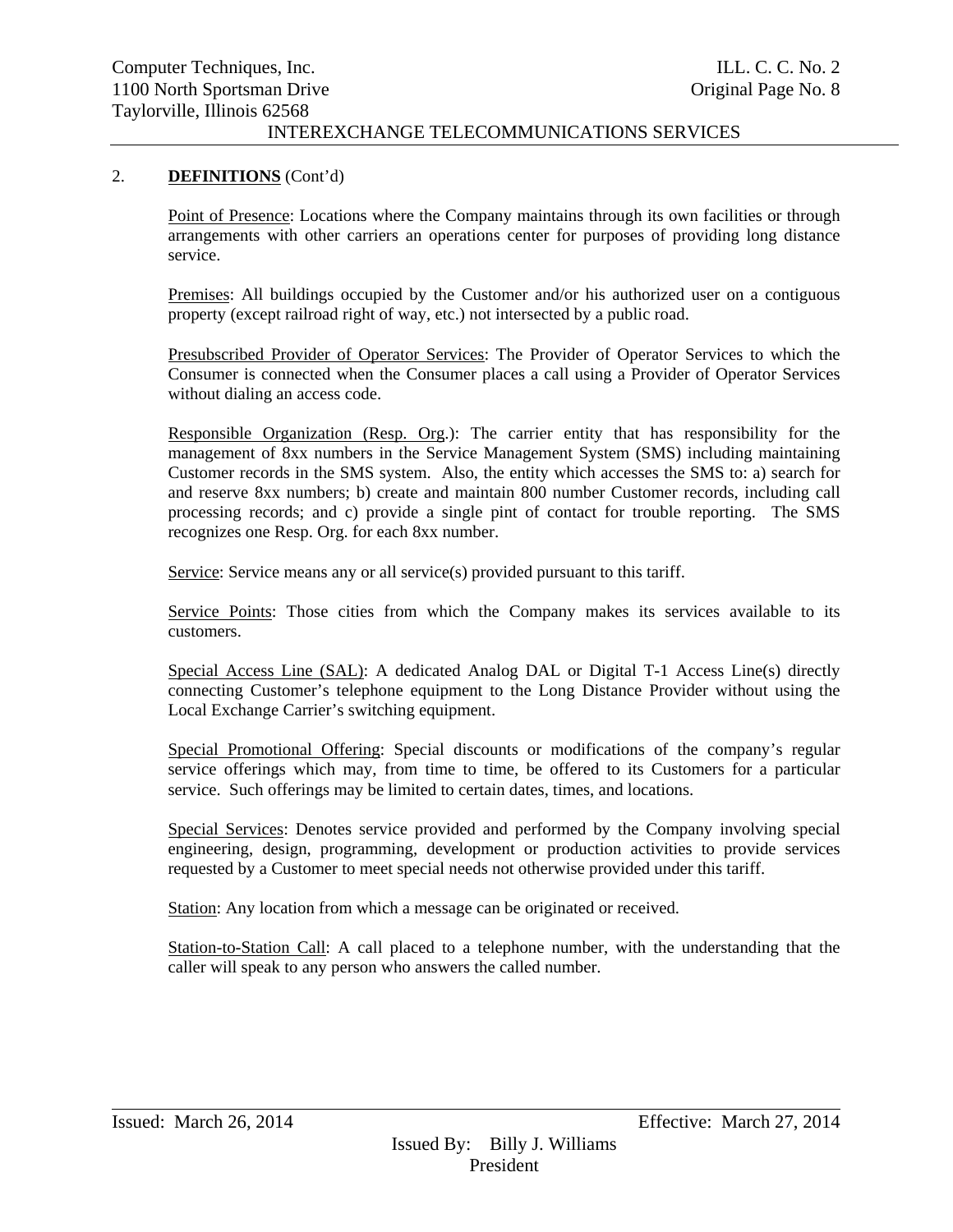#### 2. **DEFINITIONS** (Cont'd)

Subscriber: A person or other entity that selects a telecommunications Company to be the Presubscribed Provider of Operator Services for one or more locations within that person or entity's control.

Telecommunications: The transmission of voice communications or, subject to the transmission capabilities of the service, the transmission capabilities of the service, the transmission of data, facsimile, signaling, metering, or any other form of intelligence over dedicated or switched facilities.

Third Party Call: A call for which charges are billed, not to the originating telephone number, but to a third party telephone number which is neither the originating nor the terminating telephone number.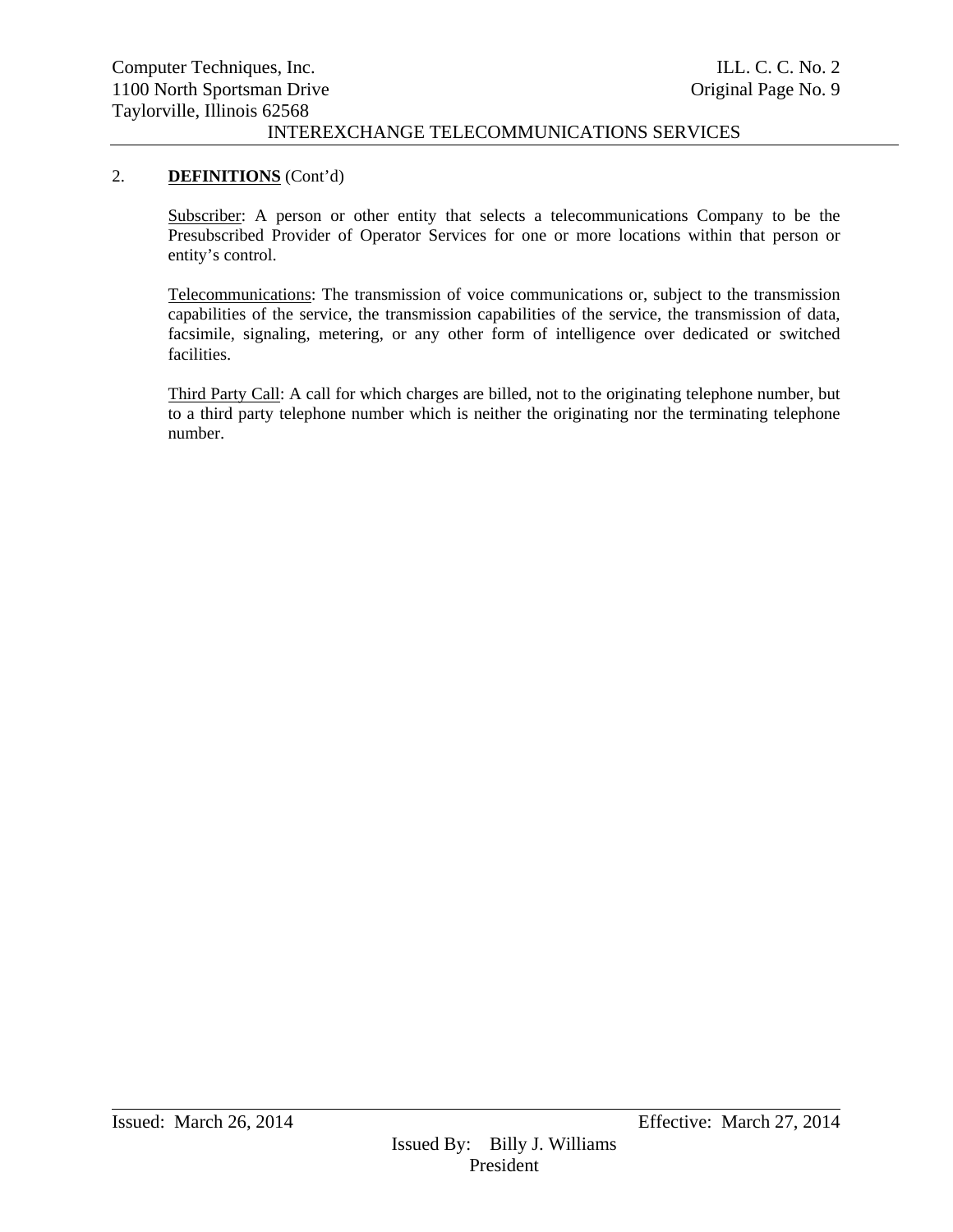#### 3. **GENERAL RULES AND REGULATIONS**

#### 3.1 UNDERTAKING OF THE COMPANY

#### 3.1.1 General

3.1.1.1 The services furnished herein are for the transmission and reception of voice, data and other types of communications. Services provided pursuant to this tariff may be utilized only for the transmission of communications by Customers consistent with the terms of this tariff, and the rules and regulations of the State of Illinois.

3.1.1.2 Subject to unavoidable network interruptions, the Company shall endeavor to provide services and facilities 24 hours a day, 7 days a week.

#### 3.1.2 Availability

3.1.2.1 Service is offered subject to the availability of the necessary facilities and/or equipment of the Company and/or the Local Exchange Carrier serving the customer. The Company reserves the right to provide services to and from locations where the necessary facilities and/or equipment are available.

3.1.2.2 The Company reserves the right to suspend service or delay service installation until sufficient network facilities are available to meet the anticipated traffic demand, or terminate a service request with a full refund of any charges billed to the Customer if satisfactory arrangements cannot be concluded within what the Company determines to be a reasonable amount of time.

#### 3.2 USE OF SERVICE

3.2.1 Services furnished by the Company may not be used for any unlawful purpose.

3.2.2 No restrictions apply on sharing or resale of services. The Customer remains liable for all obligations under this tariff notwithstanding such sharing or resale and regardless of the Company's knowledge of same.

3.2.3 Use of the services herein in a manner that could interfere with the services provided to other Customers, harm the facilities of the Company or others is prohibited.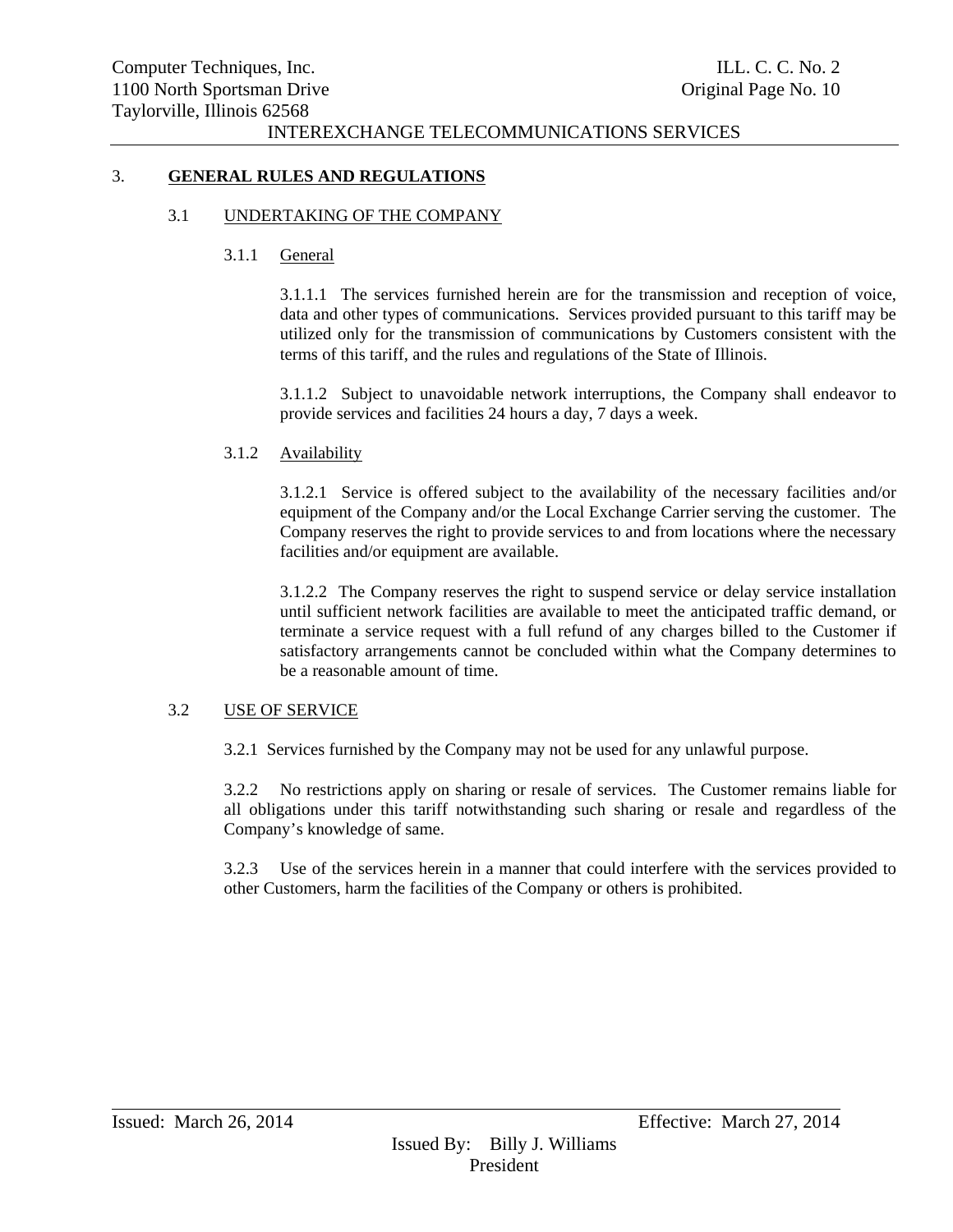#### 3. **GENERAL RULES AND REGULATIONS** (Cont'd)

#### 3.2 USE OF SERVICE (Cont'd)

3.2.4 In the event that the Company determines, based upon its sole judgment, that there is fraudulent use of either the services furnished by the Company or the Company's network, the Company will without liability to the Customer discontinue service and/or seek legal recourse to recover from the Customer all costs involved in enforcement of this provision.

3.2.4.1 Service may be discontinued by the Company, without notice to the Customer, by blocking traffic to or from certain cities, or NXX exchanges, or by blocking calls using certain Customer codes, such as calling card codes, which the Company deems, in its sole judgment, is necessary to take such action to prevent unlawful use of its services. The Company will restore service as soon as it can be provided without undue risk.

3.2.4.2 Without incurring any liability, the Company may discontinue the furnishing of  $s$ ervice $(s)$  to a Customer immediately and without notice if the Company deems, in its sole judgment, that such action is necessary to prevent or protect against fraud or to otherwise protect its personnel, agents, facilities or services.

3.2.5 The Company may, but is not required to, advise the Customer of abnormal calling patterns or other possible unauthorized use of facilities or calling cards assigned to the Customer. Additionally, the Company may, but is not required to, block calls which the Company believes to be unauthorized or fraudulent.

3.2.6 If a Customer utilizes a dedicated access line between the Customer's premises and the Company's service office for the origination or termination of calls, the Customer is responsible for payment of all charges for usage over that access line, including any usage which may be fraudulent or unauthorized.

3.2.7 The use and restoration of service shall be in accordance with Part 64, Subpart D of the Federal Communications Commission's Rules.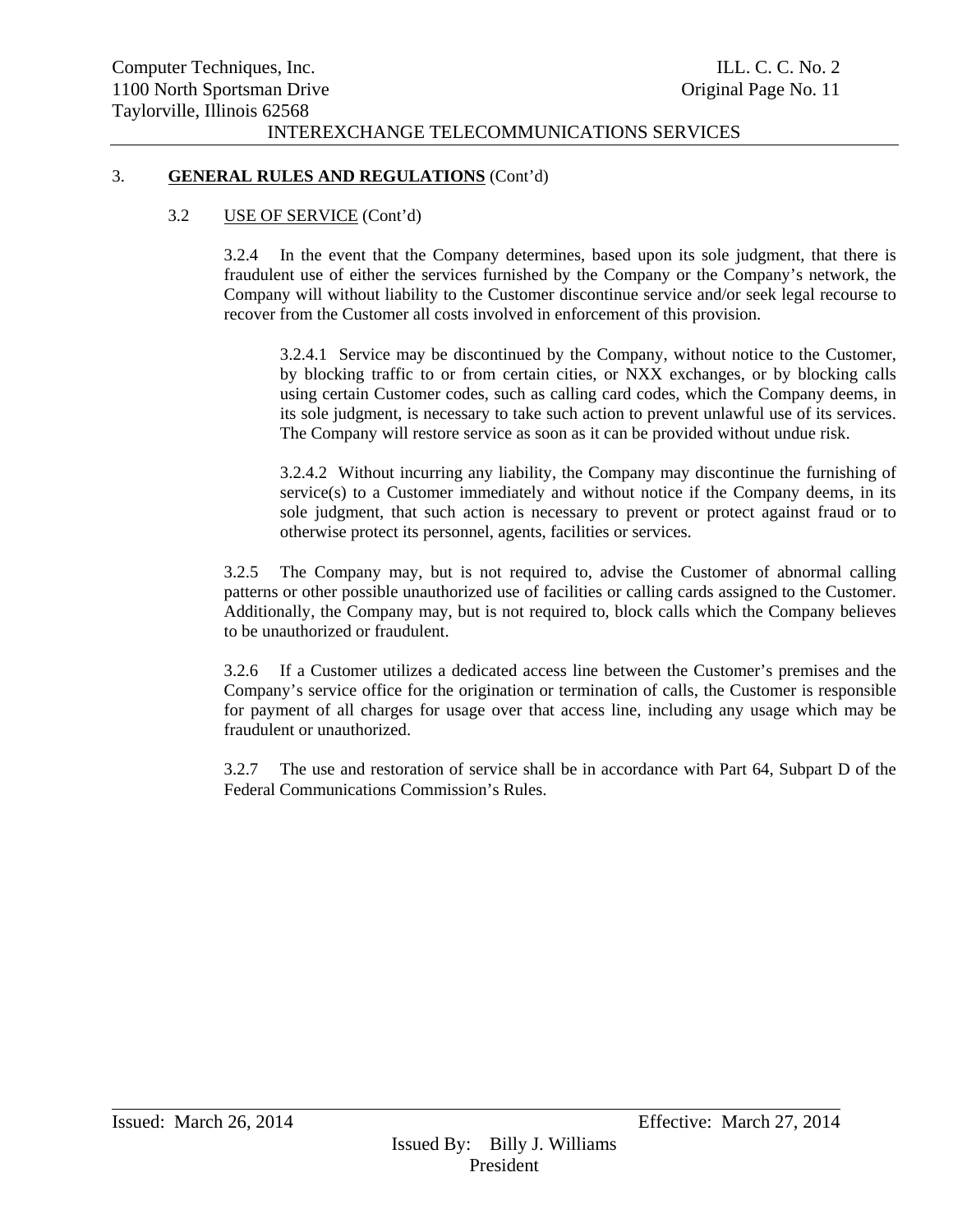#### 3. **GENERAL RULES AND REGULATIONS** (Cont'd)

#### 3.3 OBLIGATIONS OF THE COMPANY

## 3.3.1 Liability

Except as provided in this Section, the Company's sole liability for any claim, loss, expense or damages of any kind, whether direct, indirect, special or consequential, arising from, or in any way attributable to, acts or omissions of the Company relating to the installation, provision, termination, maintenance, repair, restoration, or billing of any service, feature or option available under this tariff shall not exceed an amount equal to the monthly recurring charge to the Customer for one (1) month, if any, or as otherwise set forth in the outage credit provisions of this tariff provided, however, that:

3.3.1.1 The Company's liability for its willful misconduct is not limited by this tariff.

3.3.1.2 The Company is not liable for any failure of facilities or performance of services due to causes beyond its control, including, not limited to, civil disorder, fire, flood, storm or other natural or man-made disasters or elements, labor problems or regulations issued by or action taken by any government agency having jurisdiction over the Company or its services or equipment.

3.3.1.3 The Company shall have no liability to any person or entity other than its Customer.

3.3.1.4 The Company shall not be liable for, and shall be fully indemnified and held harmless by the Customer against the following:

.1 Any claim, loss, expense or damage (including, but not limited to, reasonable attorney's fees and expenses) for engaging in a criminal enterprise defamation, liable, slander, invasion of privacy, infringement of copyright or patent, arising from, or in connection with, the material, data, information, or other content transmitted over the services or facilities furnished by the Company.

.2 Any claim, loss, expense or damage (including, but not limited to reasonable attorney's fees and expenses) for any act or omission of the Customer or its agents and contractors, or due to the failure of Customer-provided equipment, facilities, systems or services.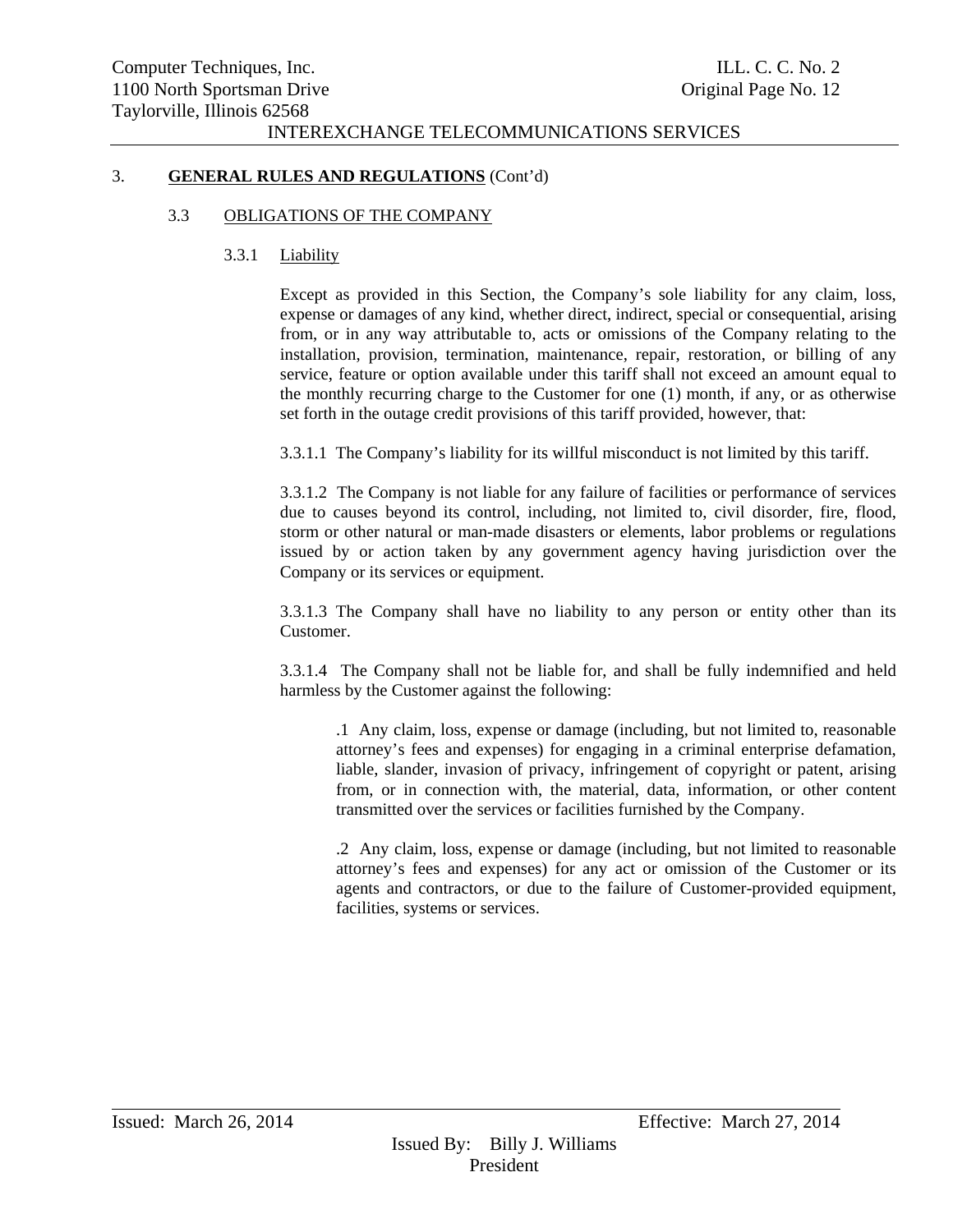#### 3. **GENERAL RULES AND REGULATIONS** (Cont'd)

#### 3.3 OBLIGATIONS OF THE COMPANY (Cont'd)

## 3.3.1 Liability (Cont'd)

.3 Any claim, loss, expense or damage (including, but not limited to, reasonable attorney's fees and expenses) for personal injury or death of any person caused directly or indirectly by the installation, maintenance, location, condition, operation, failure, presence, use or removal of equipment or wiring provided by the Company, if not caused by negligence of the Company; and/or

.4 Any use by the Customer of the Company's products or services which use has been restricted or limited by action of a government agency having jurisdiction over the Customer, the Company or its products or services.

 3.3.1.5 All or a portion of the service provided pursuant to this tariff may be provided over facilities of third parties, and the Company shall not be liable to the Customer or any other person, firm or entity in any respect whatsoever arising out of errors or defects caused by such third parties.

3.3.1.6 Where any claim arises out of the Company's acting as a Resp. Org. or where the Company's Services are not made available on the date committed to the Customer, or cannot otherwise be made available after the Company's acceptance of the Customer's order, or is provided with a number(s) other than the one(s) committed by the Company to the Customer, or the number(s) is not included in the Directory Assistance or is included in an incorrect form, or Vertical Features are not obtained or are obtained in error, and any such failure(s) is due solely to the negligence of the Company, in such case the Company's liability, if any, is limited to the lesser of (a) the actual monetary damages incurred and proved by the Customer as the direct result of such failure(s), or (b) the sum of \$100.00.

3.3.1.7 The Company shall not be liable for the use, misuse or abuse of a Customer's service by third parties, including, without limitation, the Customer's employees or members of the public who dial the Customer's telephone number in error. Compensation for any injury the Customer may suffer due to the fault of others must be sought from such other parties.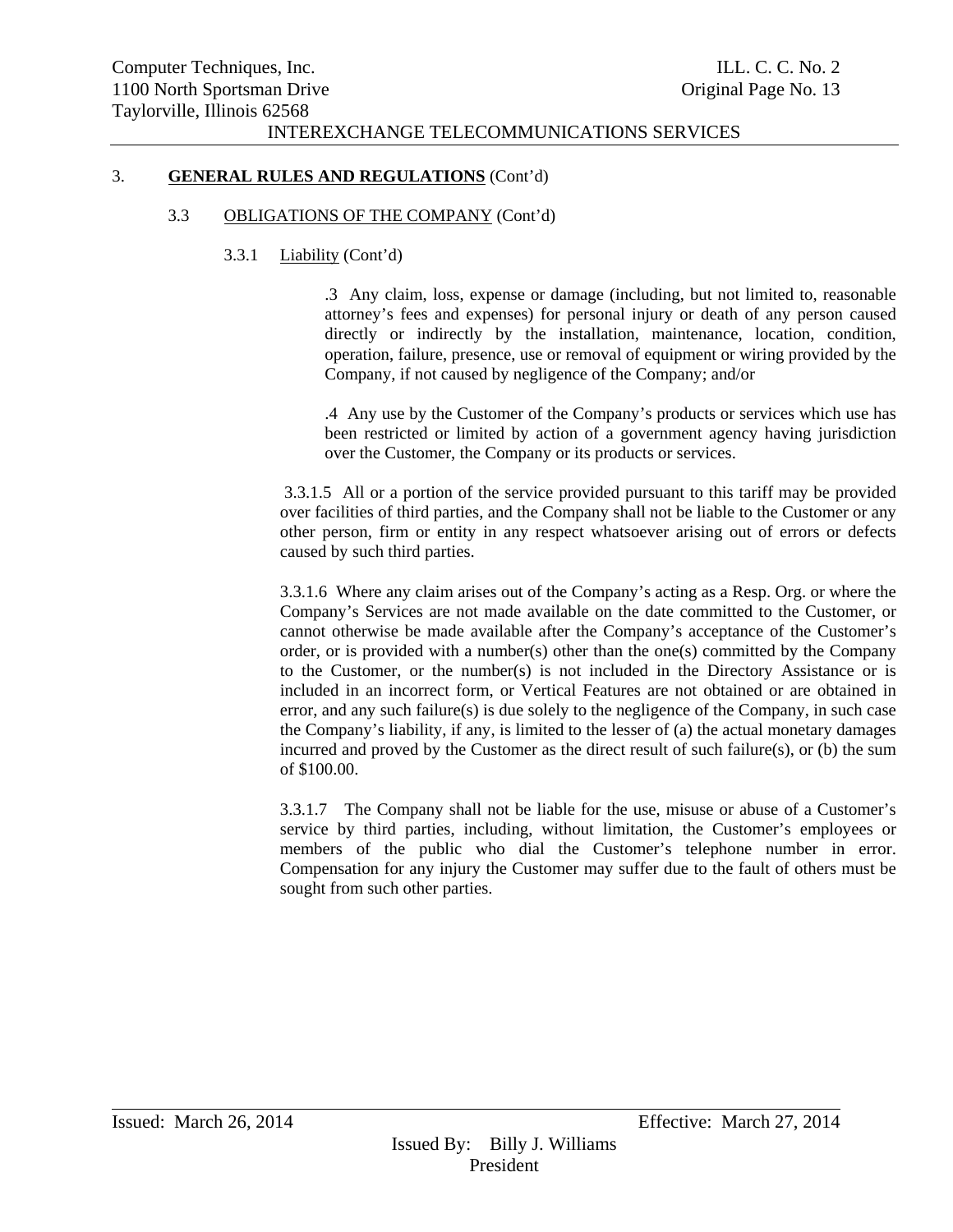#### 3. **GENERAL RULES AND REGULATIONS** (Cont'd)

#### 3.3 OBLIGATIONS OF THE COMPANY (Cont'd)

## 3.3.1 Liability (Cont'd)

3.3.1.8 Notwithstanding Section 3.3.1.5, in the event that the Company causes the misrouting of calls, the Company's sole liability shall be to provide a credit equal to the charges for the affected calls.

3.3.1.9 The Company reserves the right to immediately suspend or cancel without advance written notice and without any liability whatsoever, the provision of any service(s) to any Customer if the Company determines in its sole discretion that the Customer is using the service(s) to make or permit any telephone facility under such Customer's control to be used for any purpose or activity, including, but not limited to, any obscene, indecent or harassing purpose or activity, prohibited by Section 223 of the Communications Act of 1934, as amended, and 8xx calls placed with the intent of gaining access to a Customer's outbound calling services without authorization from the Customer.

3.3.1.10 The Company is not liable for any damages, including toll usage charges, the Customer may incur as a result of the unauthorized use of its telephone facilities. This unauthorized use of the Customer's facilities includes, but is not limited to, the placement of calls from the Customer-provided equipment which are transmitted or carried on the Company network or the network over which its traffic is carried. The Company's Customer Service agents may work with Customers to recommend possible solutions to reduce unauthorized use of their facilities. However, the Company does not warrant or guarantee that its recommendations will prevent all unauthorized use, and the Customer is responsible for controlling access to, and use of, its own telephone facilities.

3.4.1 The Customer shall be responsible for damages to the Company's facilities or that of its network providers caused by the act or omission of the Customer, its authorized users, officers, directors, employees, agents, contractors, licensees or invitees or any person or entity who gains access to the service at the customer through the negligence of the customer.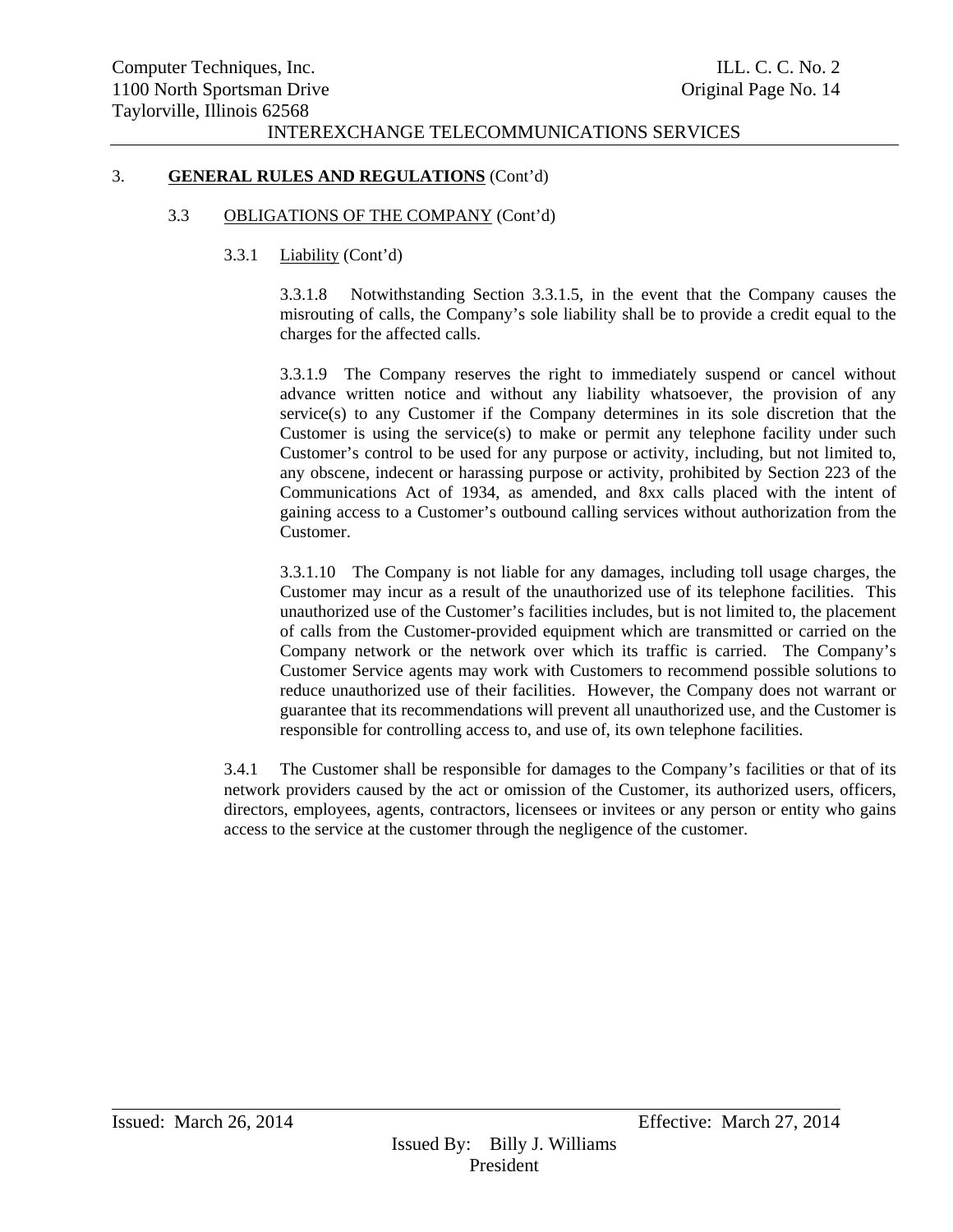#### 3. **GENERAL RULES AND REGULATIONS** (Cont'd)

#### 3.4 OBLIGATIONS OF THE CUSTOMER

3.4.2 The Customer will guarantee the performance by his authorized user(s) of all provisions of this tariff and contractual obligations between the Customer and the Company. The Customer will be liable for the acts or omissions of its authorized user(s) relative to the compliance with the provision of this tariff.

3.4.3 The Customer may not assign or transfer to a third party, whether by operation of law or otherwise, the right to use the services provided under this tariff, provided however, that where there is no interruption of use or relocation of the services, such assignment or transfer may be made to the following:

(a) Another Customer of the Company, provided that the assignee or transferee assumes all accrued and unpaid obligations of the transferring Customer including, but not limited to, all indebtedness for such services, and the unexpired portion of the minimum period and the termination liability applicable to such services if any; or

(b) A court-appointed receiver, trustee or other person acting pursuant to the laws of bankruptcy, receivership, reorganization, insolvency, liquidation or other similar proceedings, provided that the assignee or transferee assumes all accrued and unpaid obligations of the transferring Customer including, but not limited to, all indebtedness for such services, and the unexpired portion of the minimum period and the termination liability applicable to such services, if any.

If the Customer wishes to assign or transfer the right to use services provided under this tariff, written consent of the Company is required prior to such assignment or transfer which consent may be granted or withheld in the sole discretion of the Company. All regulations and conditions contained in this tariff shall apply to such assignee or transferee.

The assignment or transfer of services does not relieve or discharge the assignor or transferor from remaining jointly and severally liable with the assignee or transferee for any obligations existing at the time of the assignment or transfer.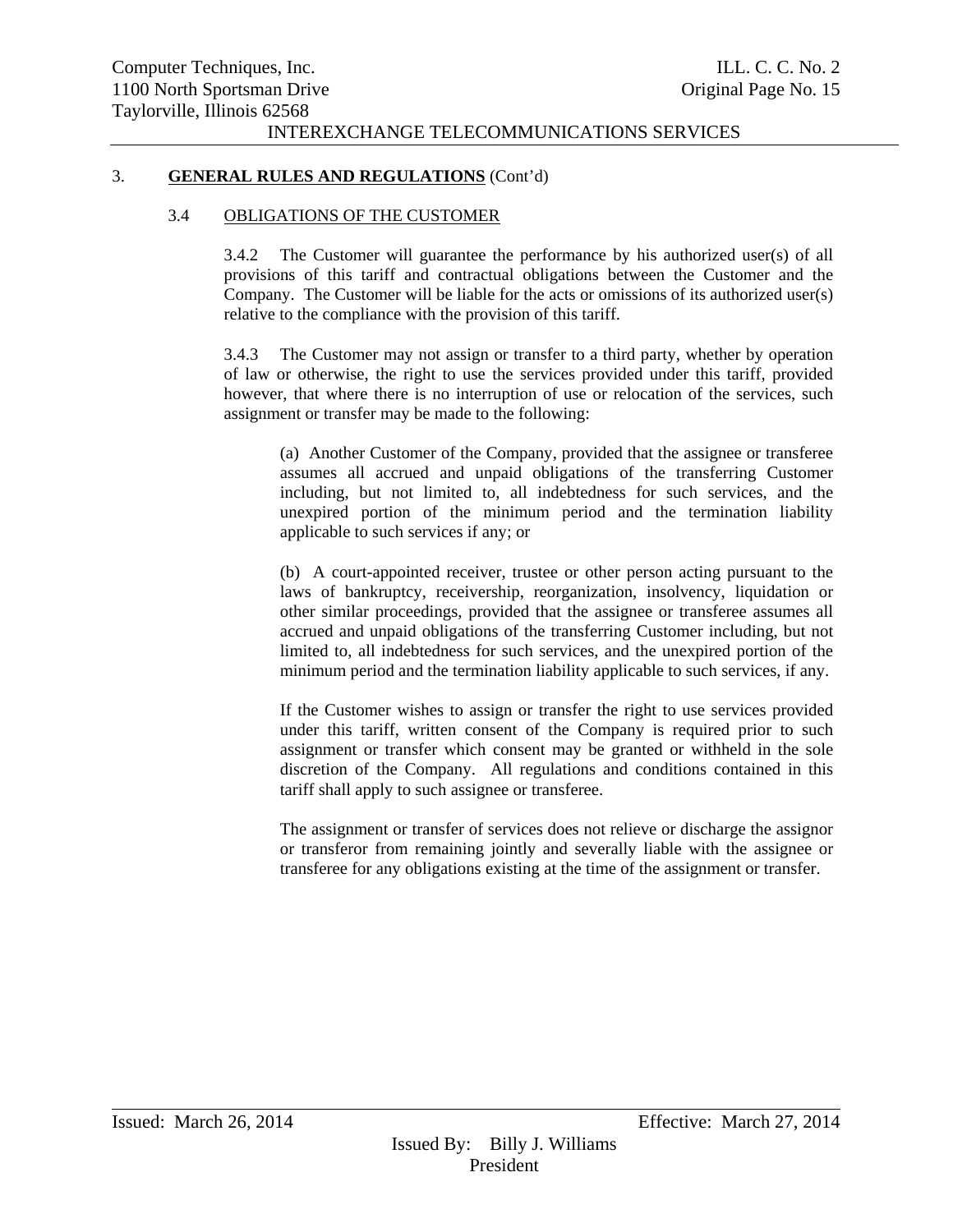#### 3. **GENERAL RULES AND REGULATIONS** (Cont'd)

#### 3.4 OBLIGATIONS OF THE CUSTOMER (Cont'd)

3.4.4 The Customer of the Company's 1+, 0+ (sent paid) and/or inbound service is responsible for payment for all calls placed:

- (a) via the Customer's local telephone service number(s);
- (b) via dedicated access lines to the Company facilities and/or network;

(c) via the Customer's 8xx Service number(s) either intentionally or mistakenly placed;

- (d) originated at the Customer's number(s);
- (e) accepted at the Customer's number(s) (e.g. collect calls); and
- (f) billed to the Customers number via third number billing.

This responsibility is not changed by virtue of any use, misuse, or abuse of the Customer's service, Customer provided systems, equipment, facilities, services interconnected to the Customer's local telephone service, 0+ (sent paid), dedicated lines or inbound service; which use, misuse or abuse may be occasioned by third parties, including, without limitation, the Customer's employees and members of the public.

 3.4.5 The Customer must obtain an adequate number of access lines for service to handle its expected demand in order to prevent interference or impairment of the service or any other service provided by the Company. The Company will have the right to determine such adequacy giving due consideration to (1) the total call volume; (2) average call duration; (3) time-of-day characteristics; and (4) peak calling period.

The Company, without incurring any liability, may disconnect or refuse to furnish Service to any Customer that fails to obtain an adequate number of lines. In the case of disconnections, the Customer will be notified in writing in advance of the termination of service.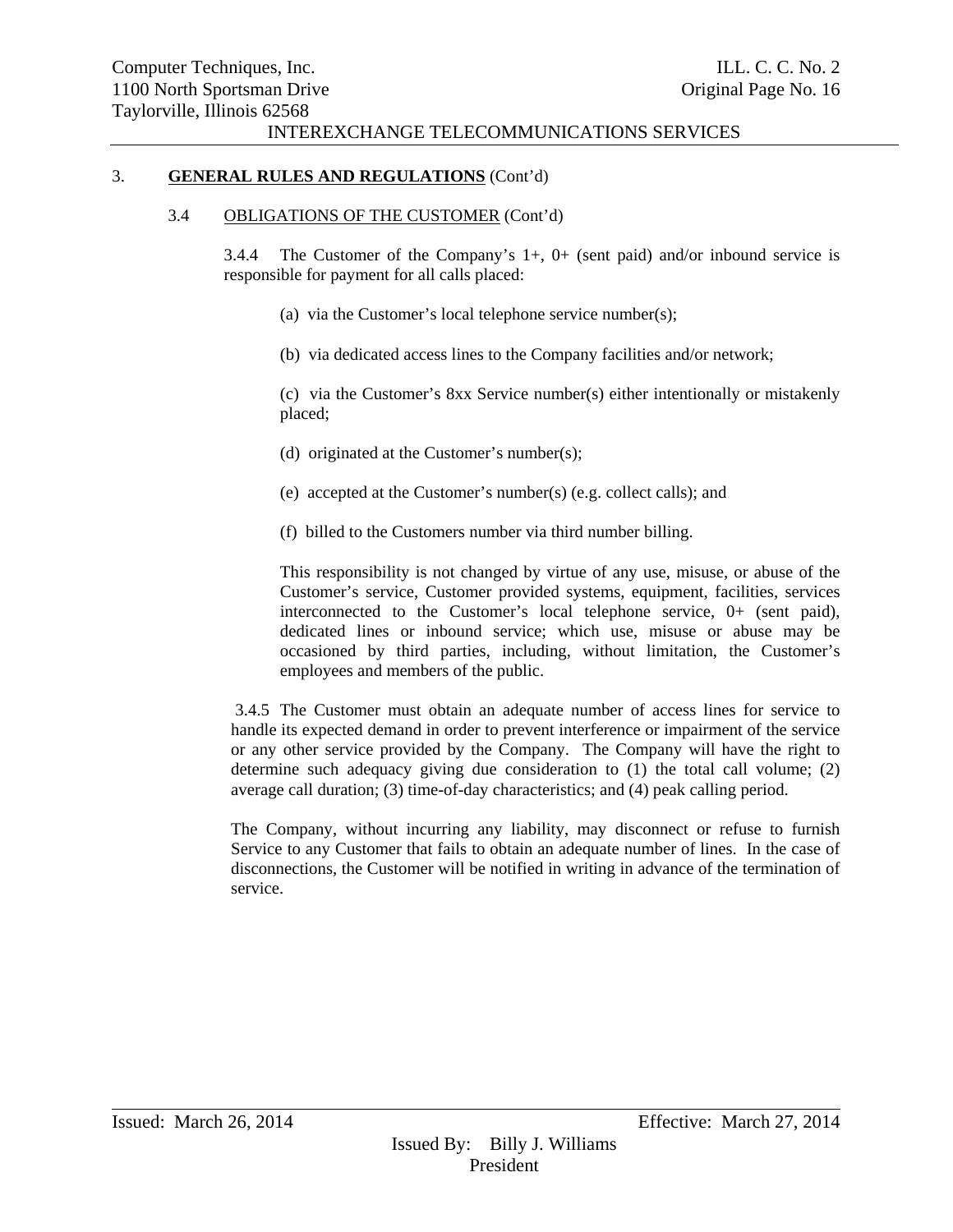#### 3. **GENERAL RULES AND REGULATIONS** (Cont'd)

#### 3.4 OBLIGATIONS OF THE CUSTOMER (Cont'd)

3.4.6 Any mistakes, accidents, omissions, interruptions, delays, errors or defects in transmission or service which are caused or contributed to, directly or indirectly, by an act or omission of the Customer, by others, through the use of Customer-provided facilities or equipment, or through the use of facilities or equipment furnished by any other person using the Customer's facilities shall not result in the imposition of any liability upon the Company. The Customer shall pay to the Company any reasonable costs, expenses, damages, fees or penalties incurred by the Company as a result thereof, including the costs of any local exchange Company labor and materials. The Company shall be indemnified, defended and held harmless by the Customer against any and all claims, demands, causes of action and liability relating to services provide pursuant to this agreement, including payment to the Company associated with reasonable attorney's fees.

## 3.5 PAYMENT REGULATIONS

3.5.1 Service shall be provided and billed for on a monthly basis. Service shall continue to be provided until 30 days after the Company's receipt of a written request from the Customer for the disconnection of service, unless other restrictions apply. Payment is to be made to the address designated on the invoice or such other location as the Company may direct in writing from time to time. In addition to the charges for the Company's services, the Customer shall pay any applicable federal, state or local use, excise, sales or privileges taxes resulting from the services furnished by the Company. Such taxes shall not be counted toward the attainment of any volume or revenue commitment and will not be discounted.

3.5.2 The Customer is responsible for payment of all charges for service(s) furnished by the Company. This includes payment for calls or services (a) originated at the Customer's number(s) whether authorized or not; (b) accepted at the Customer's number(s) (e.g. 8xx Service and collect calls); (c) billed to the Customer's number via third number billing, a calling card, or other special billing number; and/or (d) incurred at the specific request of the Customer.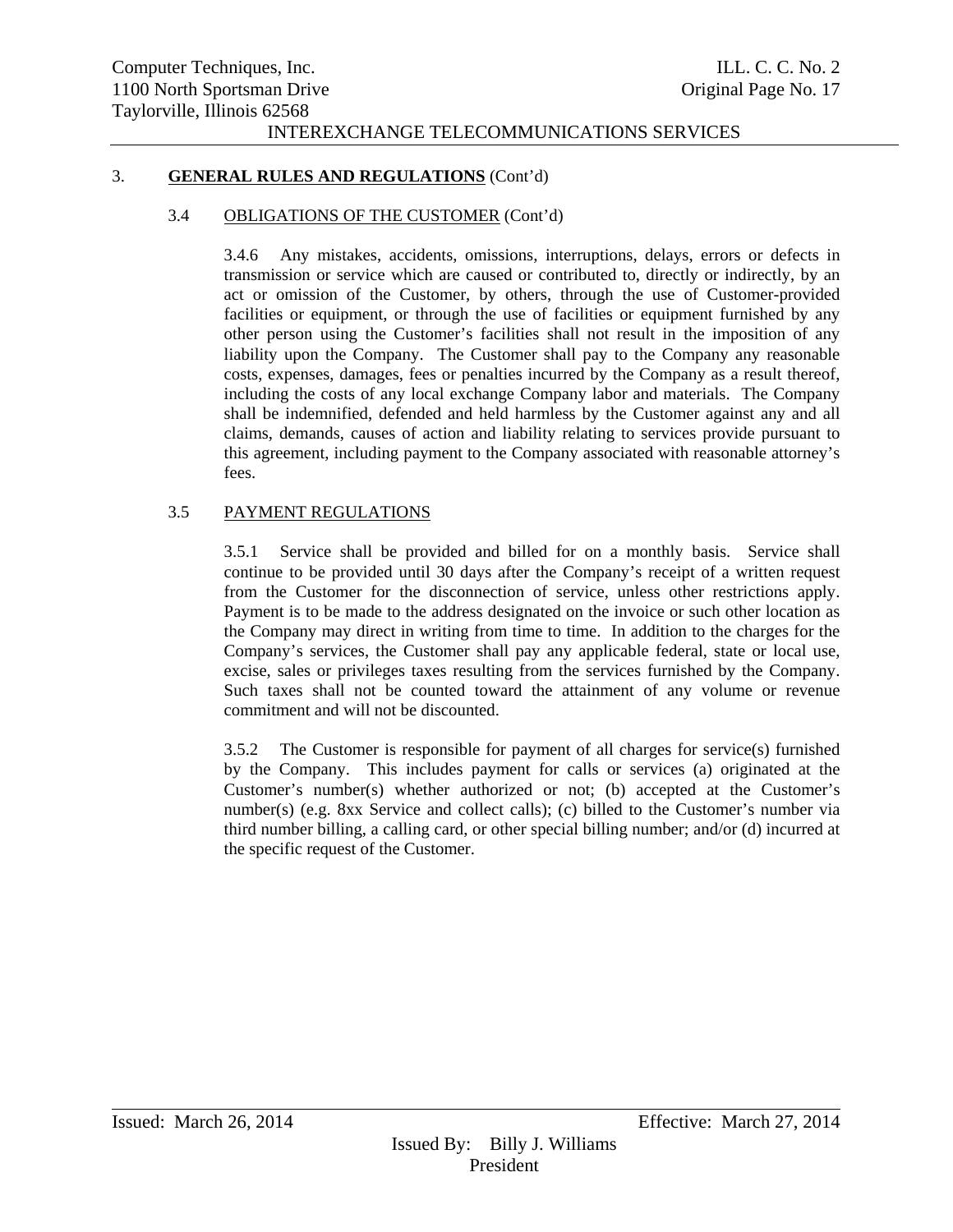#### 3. **GENERAL RULES AND REGULATIONS** (Cont'd)

#### 3.5 PAYMENT REGULATIONS (Cont'd)

3.5.3 A Customer is responsible for payment for all calls placed to or via the Customer's telephone number(s). This responsibility is not changed by virtue of any use, misuse, or abuse of the customer's service or Customer provided systems, equipment, facilities or services interconnected to the Customer's 8xx Service, which use, misuse or abuse may be occasioned by third parties, including, without limitation, the Customer's employees and members of the public who dial the customer's 8xx number by mistake.

3.5.4 If notice of a dispute with respect to charge is not received, in writing, within 30 days after an invoice is rendered, such invoice shall be deemed to be correct and binding upon the Customer. In instances of a dispute, the Customer is required to pay the undisputed portion of the bill in its entirety. Accounts not paid within 30 days from the due date stated on the bill will be considered delinquent. Delinquent payments may result in the imposition of a late fee which shall be imposed at the rate of 1.5% of the unpaid balance per month or the maximum allowable rate under applicable state law.

3.5.5 If a Customer accumulates more than \$1,000 of undisputed delinquent charges, the Company's Resp Org reserves the right not to honor that Customer's request for a Resp Org change and the Company reserves the right not to honor that Customer's request for a carrier change until such undisputed charges are paid in full.

3.5.6 The Company may require applicants or Customers to provide information pertaining to their financial ability to pay for service.

3.5.6.1 Applicants or Customers whose credit worthiness is not acceptable to the Company, or is not a matter of general knowledge, may be denied service or may be required to make, at any time, a deposit in an amount equaling up to three months, actual or estimated, charges for the services provided. The Company may increase the amount of any deposit previously required if, in the Company's sole discretion, it is reasonably necessary under the circumstances.

3.5.6.2 In the case of a cash deposit, interest will be paid for the period during which the deposit is held by the Company. If the Company, in its sole discretion, determines that the Customer is not capable of satisfying its payment obligations, services may be canceled by the Company upon written notice.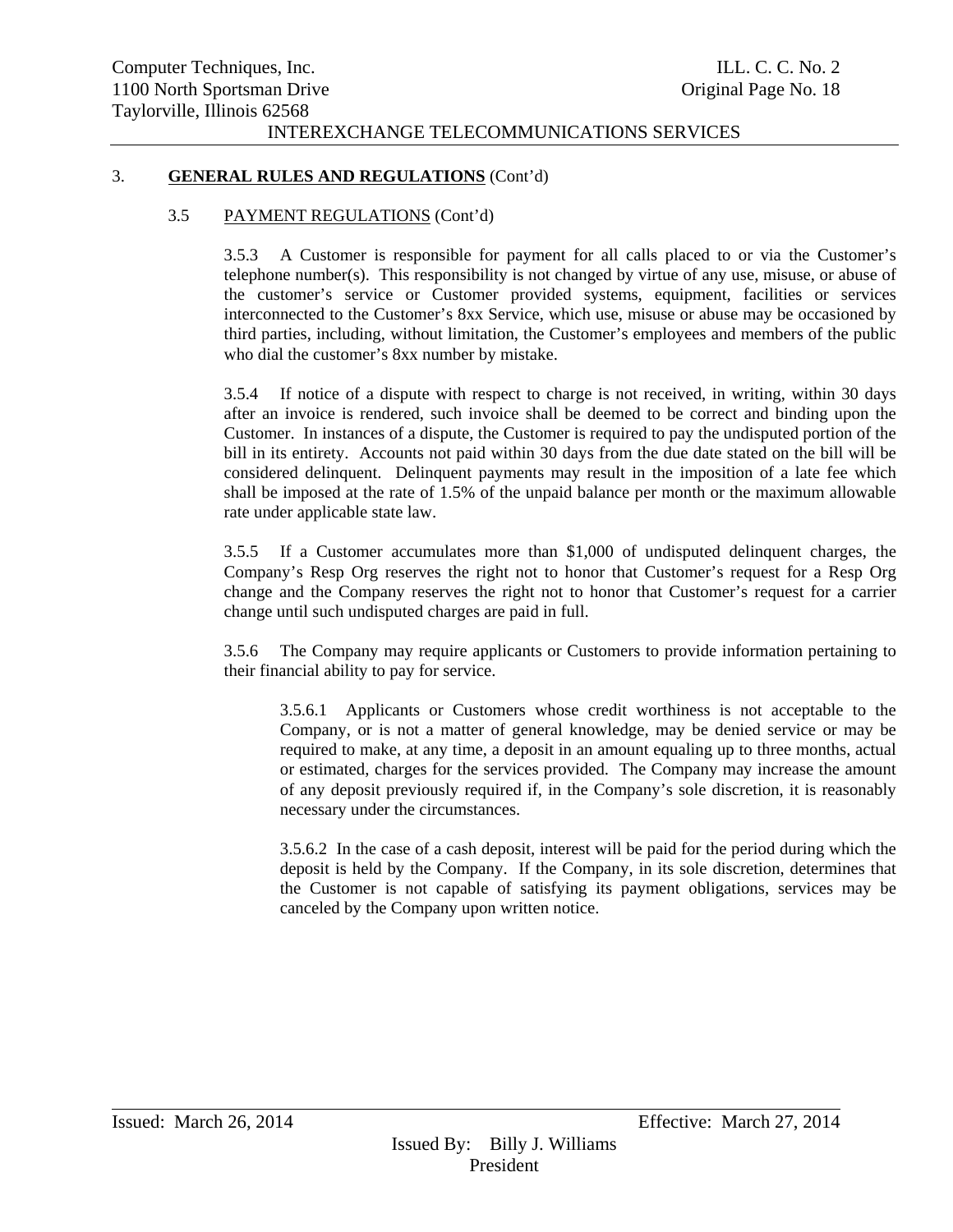#### 3. **GENERAL RULES AND REGULATIONS** (Cont'd)

#### 3.5 PAYMENT REGULATIONS (Cont'd)

3.5.6.3 At the Company's option, such deposit may be refunded or credited to the Customer at, or any time prior to, termination of service. The Customer may elect to apply the deposit to future invoices or receive a payment of the deposit amount. However, if any balance is outstanding on the Customer's account at the time of cancellation, the Company reserves the right to apply the Customer's deposit and accumulated interest against the Customer's unpaid balance.

3.5.7 In the event the Company incurs fees or expenses, including attorney's fees, court costs, costs of investigation and related expenses in collecting, or attempting to collect, any charges owed to the Company, the Customer will be liable to the Company for the payment of all such fees and expenses reasonably incurred.

3.5.8 In the event that a check or draft tendered by a Customer is returned, a fee will apply. The fee will be assessed when a check or instrument issued by a Customer is returned without payment for any reason whatsoever, unless the return is a bank error, in which case documentary evidence is required to waive the fee.

3.5.9 All stated charges in this tariff are computed by the Company exclusive of any federal, state, or local use, excise, gross receipts, sales, or privilege taxes, duties, fees, or similar liabilities (other than general income or property taxes) whether charged to or against the Company of its Customer. Such taxes, fees, etc. shall be paid by the Customer in addition to the charges stated in this tariff. All such taxes, duties and fees shall each be shown as a separate line item on the Customer's monthly invoice.

3.5.10 In cases involving toll fraud, the Company may backbill for two (2) years from the point when such fraud was detected and/or quantified.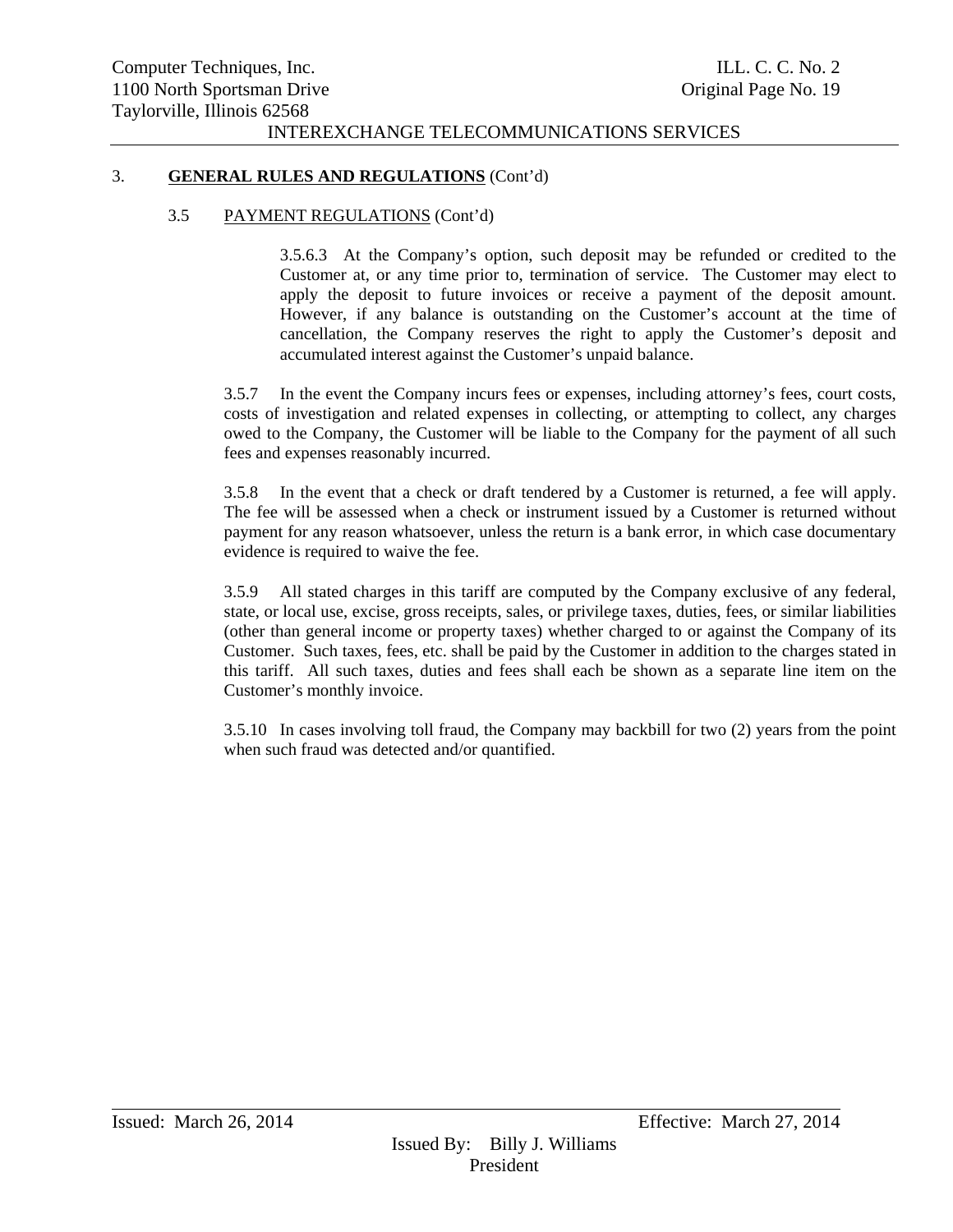#### 3. **GENERAL RULES AND REGULATIONS** (Cont'd)

#### 3.6 CREDIT ALLOWANCES

#### 3.6.1 Interruption of Service

3.6.1.1 No credit will be allowed for relinquishing facilities in order to perform routine maintenance.

3.6.1.2 Credit for failure of service or equipment will be allowed only when such failure is caused by or occurs in facilities or equipment provided by the Company. As used in this tariff, all equipment, facilities and/or services for which the Company renders a bill for payment are considered provided by the Company whether or not the equipment, facilities and/or services are owned and operated by the Company unless otherwise provided by the terms or this tariff.

3.6.1.3 No credit will be allowed for failures of service or equipment due to Customer user-provided facilities or any act or omission of the Customer, its authorized user(s) , officers, directors, employees, agents, contractors, licensees or invitees or any person or entity who gains access to the service at the customer through the negligence of the customer..

3.6.1.4 Credit allowance time for failure of service or equipment starts when the Customer notifies the Company of the failure or when the Company has actual knowledge of the failure, and ceases when the service has been restored and an attempt has been made to notify the Customer.

3.6.1.5 The Customer shall notify the Company of failures of service or equipment and make reasonable attempts to ascertain whether the failure is caused by Customer-provided equipment.

3.6.1.6 Only those portions of the service or equipment operation materially interfered with will be credited.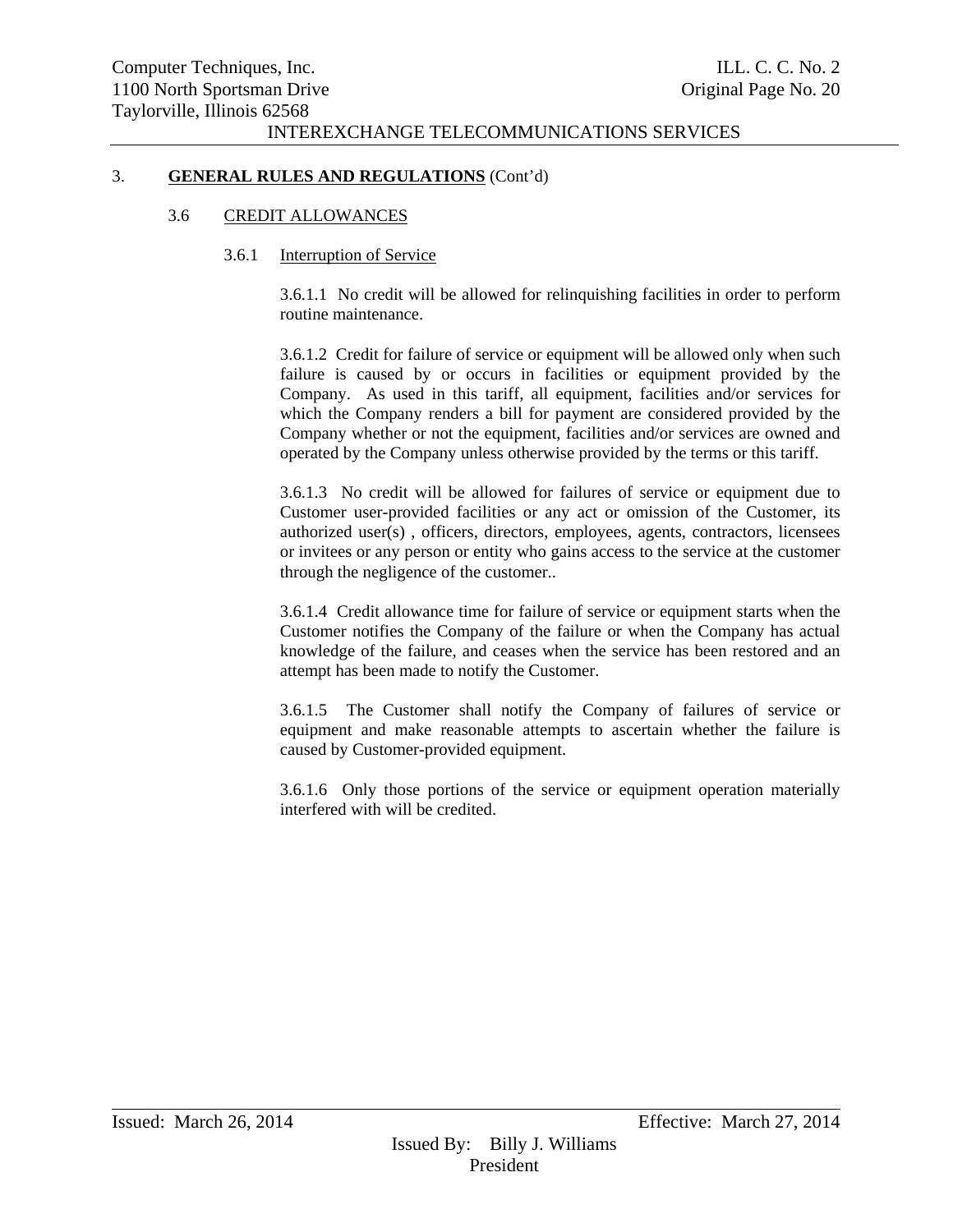#### 3. **GENERAL RULES AND REGULATIONS** (Cont'd)

#### 3.7 EQUIPMENT

#### 3.7.1 Customer Obligations

3.7.1.1 The Customer shall assume all responsibility for obtaining all necessary permits, authorization or consents for interconnecting Customer-provided equipment or facilities with the Company's services or facilities as well as ensuring that the Customer-provided equipment or facilities are properly interfaced with the Company's services or equipment.

3.7.1.2 Access to and release of Company provided facilities located on the Customer's premises for testing and repair will be required for failures of equipment or service and/or routine maintenance. The Company will notify the Customer in advance of such necessary access or release and will attempt to schedule the access or release at a mutually convenient time. For charges contemplated in the tariff, such testing and repair and/or routine maintenance will be performed during regular business hours. When, at the specific request of the Customer, such routine maintenance, testing and/or repair is performed outside of regular business hours, additional special service charges may apply.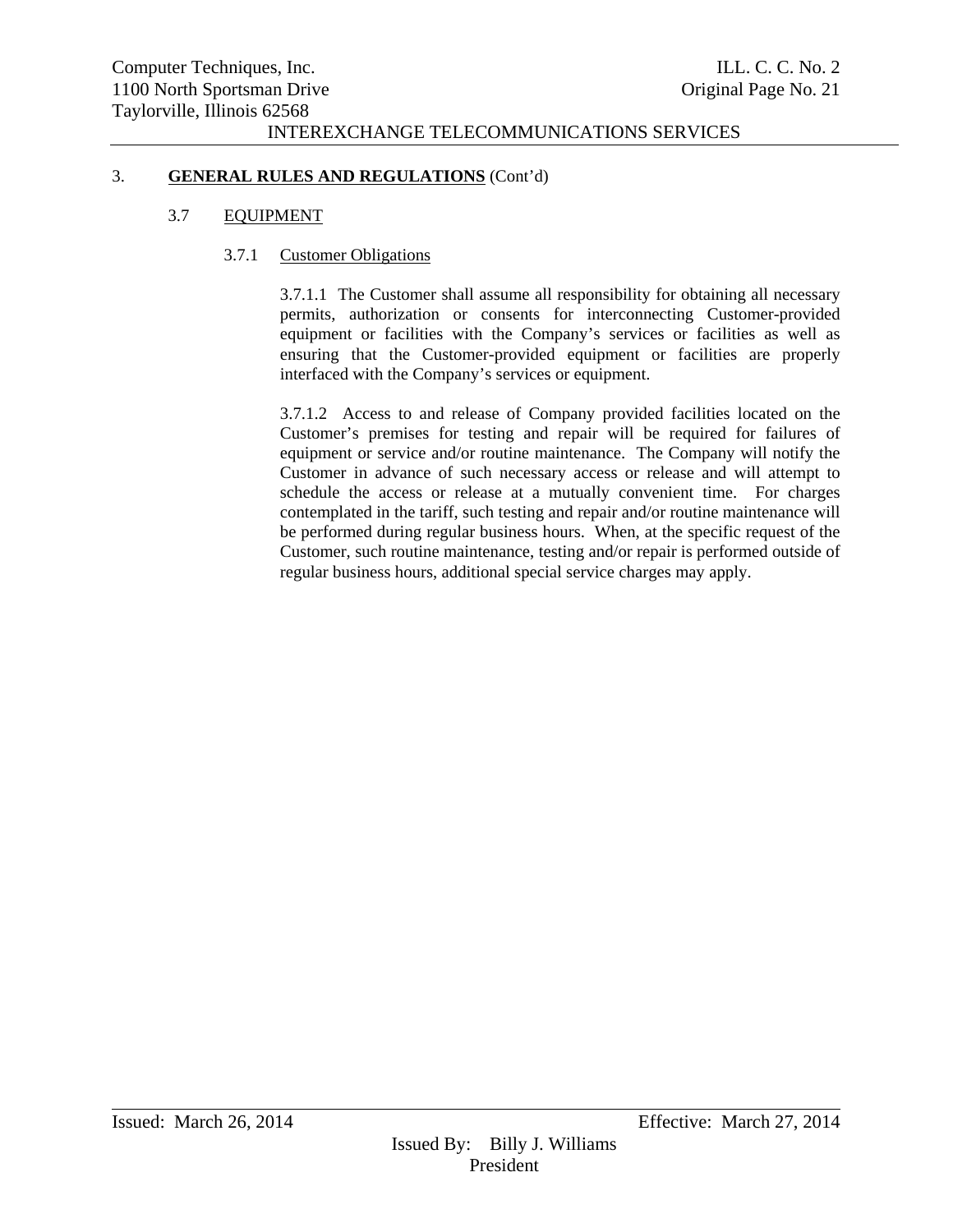#### 3. **GENERAL RULES AND REGULATIONS** (Cont'd)

#### 3.7 EQUIPMENT (Cont'd)

#### 3.7.1 Customer Obligations (Cont'd)

3.7.1.3 The Customer shall operate its equipment and facilities in such a manner that its use of the Company's facilities shall not interfere with any other Customer's use of the Company's services or equipment.

3.7.1.4 The Customer shall provide adequate space, electrical power, wiring, HVAC and electrical outlets necessary for the proper operation of the Company's equipment on the Customer's and/or authorized user's premises.

3.7.1.5 The Customer shall be responsible for all loss regardless of cause (other than directly resulting from an act or omission of the Company) to the Company's equipment on the Customer's or its authorized user's premises.

3.7.1.6 The Customer is responsible for ensuring that, except for Customer authorized and qualified personnel, no one attempts to adjust, modify, move or otherwise interfere in any way with the continuous operation of the Company's equipment located at the Customer's or authorized user premises.

3.7.1.7 The Customer shall comply with the minimum protective criteria generally accepted in the telephone industry and other appropriate criteria as may be prescribed by the Company to protect the integrity of service or for safety reasons.

3.7.1.8 The Customer shall be responsible for the installation, operation or maintenance of any Customer-provided equipment. Where such equipment is connected to service furnished pursuant to this tariff, the responsibility of the Company shall be limited to the furnishing of services under this tariff and to the maintenance and operation of such services in the proper manner. Subject to this responsibility, the Company shall not be responsible for the following:

(a) the through transmission of signals generated by Customer-provided equipment or for the quality of, or defects in, such transmission;

- (b) the reception of signals by Customer-provided equipment; or
- (c) network control signaling where such signaling is performed by Customer-provided network control signaling equipment.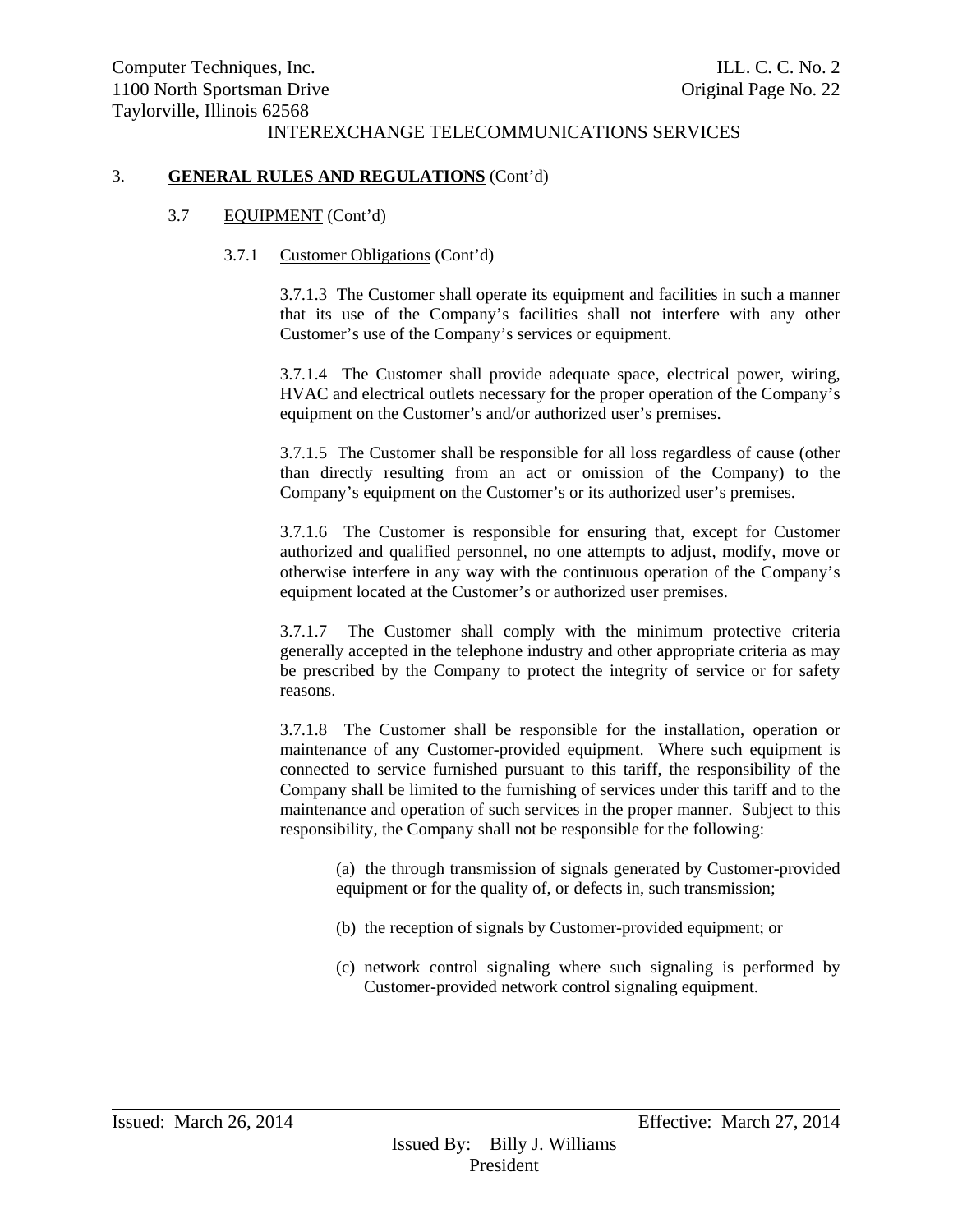#### 3. **GENERAL RULES AND REGULATIONS** (Cont'd)

#### 3.7 EQUIPMENT (Cont'd)

#### 3.7.2 Terminal Equipment

3.7.2.1 The Company's facilities and service may be used with or terminated in Customer-provided terminal equipment or Customer-provided communications systems. Such terminal equipment shall be furnished and maintained at the expense of the customer, except as otherwise provided in this tariff. The Customer is responsible for all costs at his premises, including Customer personnel, wiring, electrical power, and the like, incurred in the use of the Company's service.

#### 3.8 CANCELLATION OF SERVICE

3.8.1 For any of the following reasons, the Company may discontinue service upon at least 10 days' notice or cancel an application for all services without incurring any liability. Separate accounts for the same Customer are also subject to this provision.

3.8.1.1 In the event that a Customer's bill remains unpaid after more than thirty days following rendition of the bill.

3.8.1.2 In the event of a violation of any regulation governing the service under this tariff, when necessitated by conditions beyond the Company's control, a violation of any law, rule, or regulation of any government authority having jurisdiction over the service.

3.8.1.3 Where the Company is prohibited from furnishing services by order of a court or other government authority having jurisdiction.

3.8.2 The Company, by written notice to the Customer, may, without incurring any liability, cancel or suspend the provision of service or equipment for non-payment of any sum due to the Company from the Customer, whether pursuant to service offered under this tariff or otherwise, or as a result of actions of a government agency which forces discontinuance of the provision of service or equipment, or for violation or threatened violation of any of the terms or conditions of this tariff by the Customer or authorized user, or if the Customer becomes insolvent or bankrupt, or makes a general assignment for the benefit of creditors or as otherwise permitted by this tariff. Cancellation will be effective on the date specified on the notice.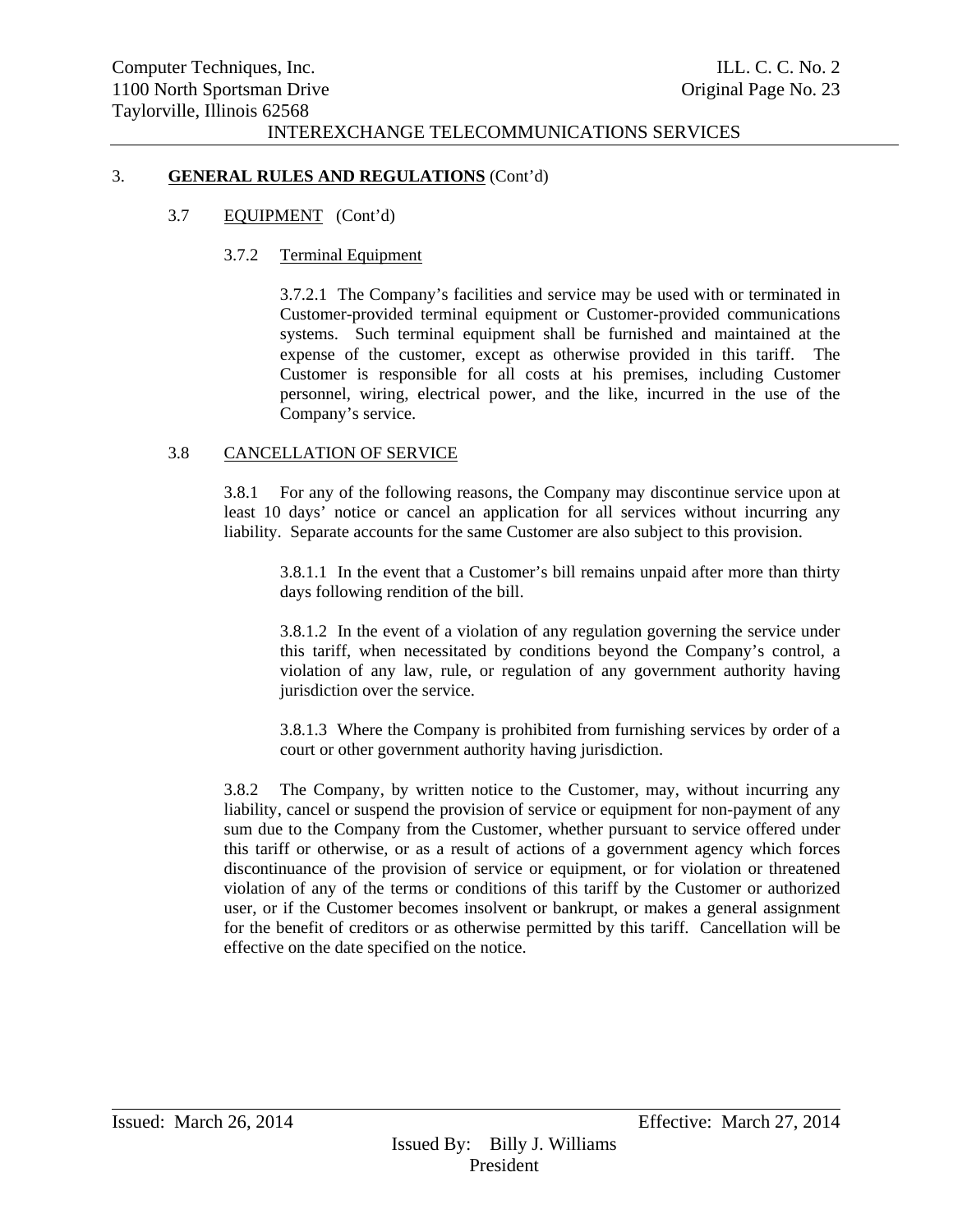#### 3. **GENERAL RULES AND REGULATIONS** (Cont'd)

#### 3.8 CANCELLATION OF SERVICE (Cont'd)

3.8.3 The discontinuance of service by the Company pursuant to this Section does not relieve the Customer of any obligations to pay the Company for charges due and owed for service(s) furnished up to the time of discontinuance.

3.8.4 The remedies set forth herein shall not be exclusive and the Company shall at all times be entitled to all rights available to it under either law or equity.

3.8.5 Except as otherwise provided in this tariff or as specified in writing by the party entitled to receive service, notices may be given orally or in writing to the person(s) whose name(s) and business address(es) appear on the executed service order.

3.8.6 Where the Company cancels a service and the final service period is less than the monthly billing period, a credit will be issued for any amounts billed in advance, prorated at 1/30th of the monthly recurring charge for each day after the service was discontinued. This credit will be issued to the Customer or applied against the balance remaining on the Customer's account.

3.8.7 For the purpose of billing, service will be deemed to be started on the day the service and its associated equipment, if any, is installed. Where billing is based upon Customer usage, Customers will be billed for all usage commencing on the date usage begins.

3.8.8 Subject to the Company's right to cancel or suspend services as otherwise provided in this tariff, the minimum service period is 30 days. Termination by Customer is effective 30 days after receipt by the company of a written notice of cancellation. Termination by the Company is effective 30 days after delivery of written notice or as otherwise set forth in this tariff or other agreement between the Customer and the Company.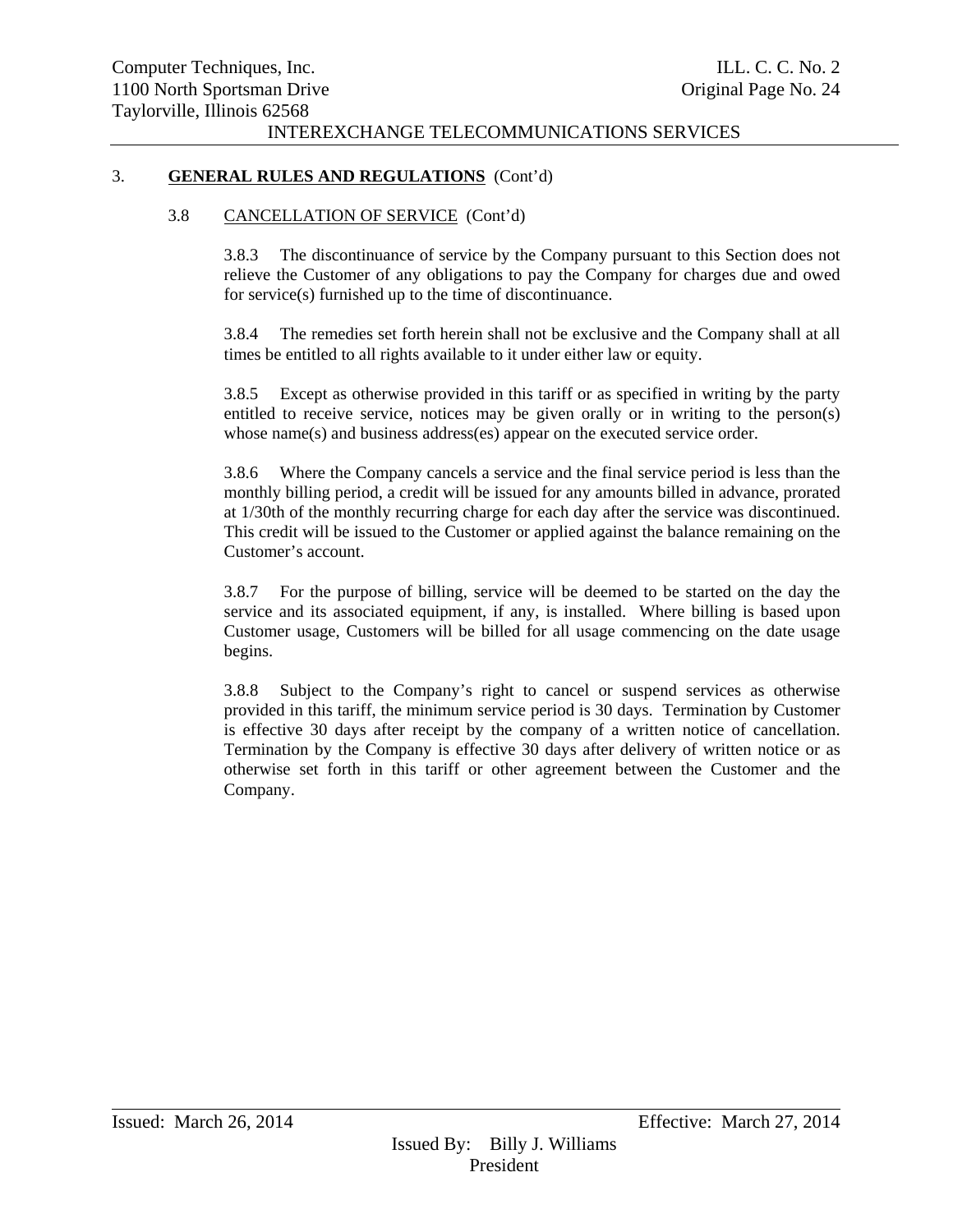## 3. **GENERAL RULES AND REGULATIONS** (Cont'd)

#### 3.9 DETERMINATION AND RENDERING OF CHARGES

3.9.4 All monthly recurring charges are billed one month in advance. Initial and final month's billing, when the service period is less than a month, will be prorated at 1/30th of the month's recurring charge for each day the service was rendered or equipment was provided.

3.9.5 Usage charges are billed monthly for the preceding billing period. For periods less than the monthly billing period, minimum usage charges are prorated at 1/30th of the monthly minimum amount for each day the service was rendered.

3.9.6 The duration of a call is rated in intervals of the billing increments described for each service provided in this tariff. If the final interval of a call is less than the applicable billing increment, it will be rounded up to a full increment for purposes of billing.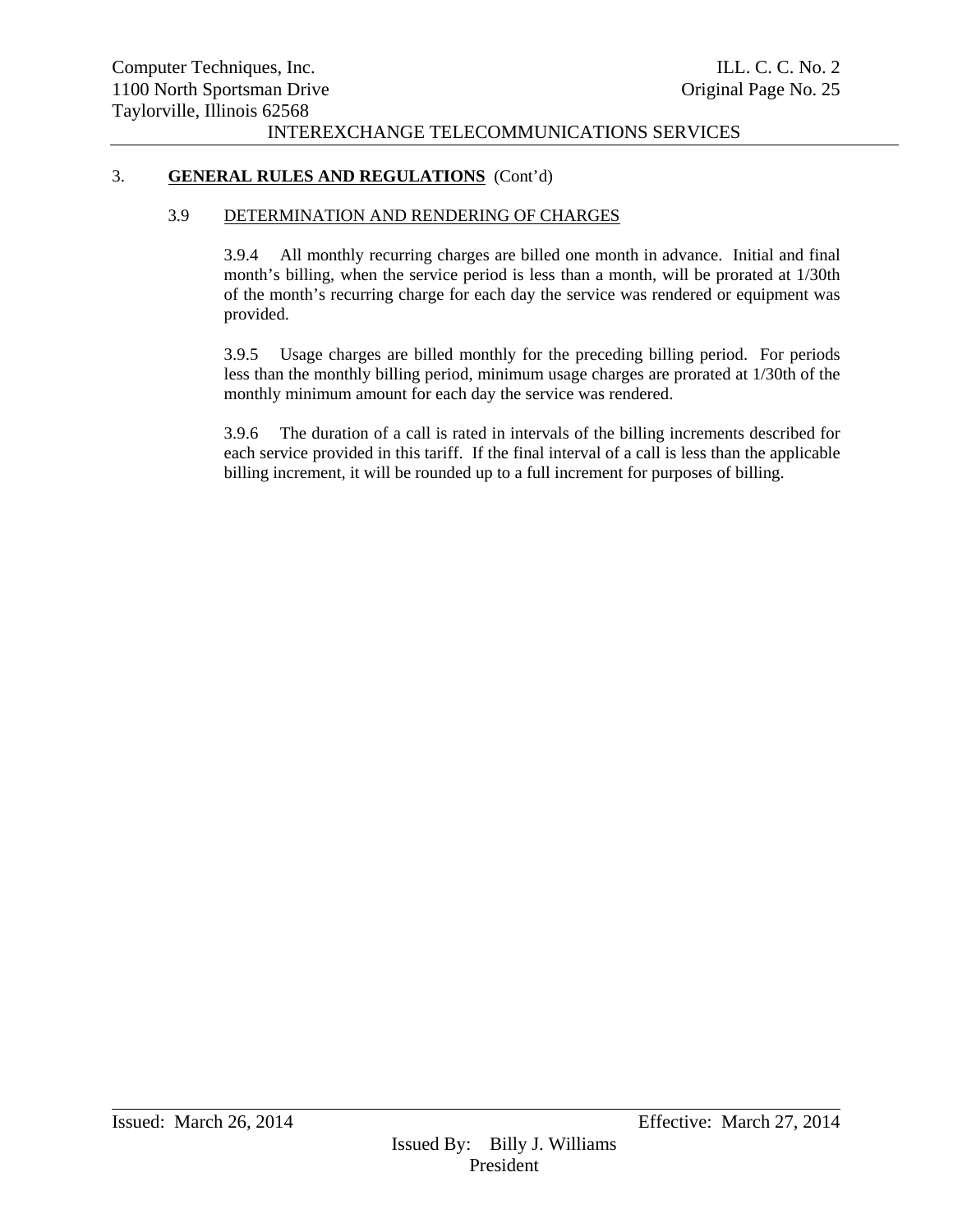#### 4. **SERVICE DESCRIPTIONS**

#### 4.1 MESSAGE TELECOMMUNICATIONS SERVICE

4.1.1 MTS - This service arrangement allows a Customer to originate intrastate calls in areas with Equal Access capabilities served by the Company by presubscribing to the Service.

Calls are billed in six (6) second increments after an initial minimum billable period of one minute.

#### 4.2 Inbound Services

4.2.1 The Company's inbound service is a service accessed via 8xx NPA's originating on feature group facilities provided by the Local Exchange Carrier (LEC) and terminating on a regular line. This service enables the Customer to receive 8xx service calls at their residence or place of business.

4.2.2 The Company reserves the right to require an applicant for the Company 8xx Service to supply the following information when requesting service: an initial traffic forecast, identification of anticipated busy hour, identification of its geographical marketing target areas, and a schedule of marketing and promotional activities. The Company may also require that a new traffic forecast be submitted by the Customer quarterly after service is initiated.

4.2.3 The Company's 8xx Service is furnished upon condition that the Customer contracts for adequate facilities to permit the use of this service without injurious effect upon it or any service rendered by the Company. The Company may terminate or refuse to furnish 8xx Service to any applicant, without incurring any liability and without notice to the Customer, if the use of the service would interfere with or impair any service rendered by the Company.

4.2.4 The Customer must obtain an adequate number of access lines for the Company 8xx Services to handle the Customer's expected demand in order to prevent interference or impairment of this service or any other service provided by the Company considering: (1) total call volume; (2) average call duration; (3) time-of-day characteristics; and (4) peak calling period. The Company, without incurring any liability and without notice to the Customer, may disconnect or refuse to furnish the Company 8xx Service to any Customer that fails to comply with these conditions.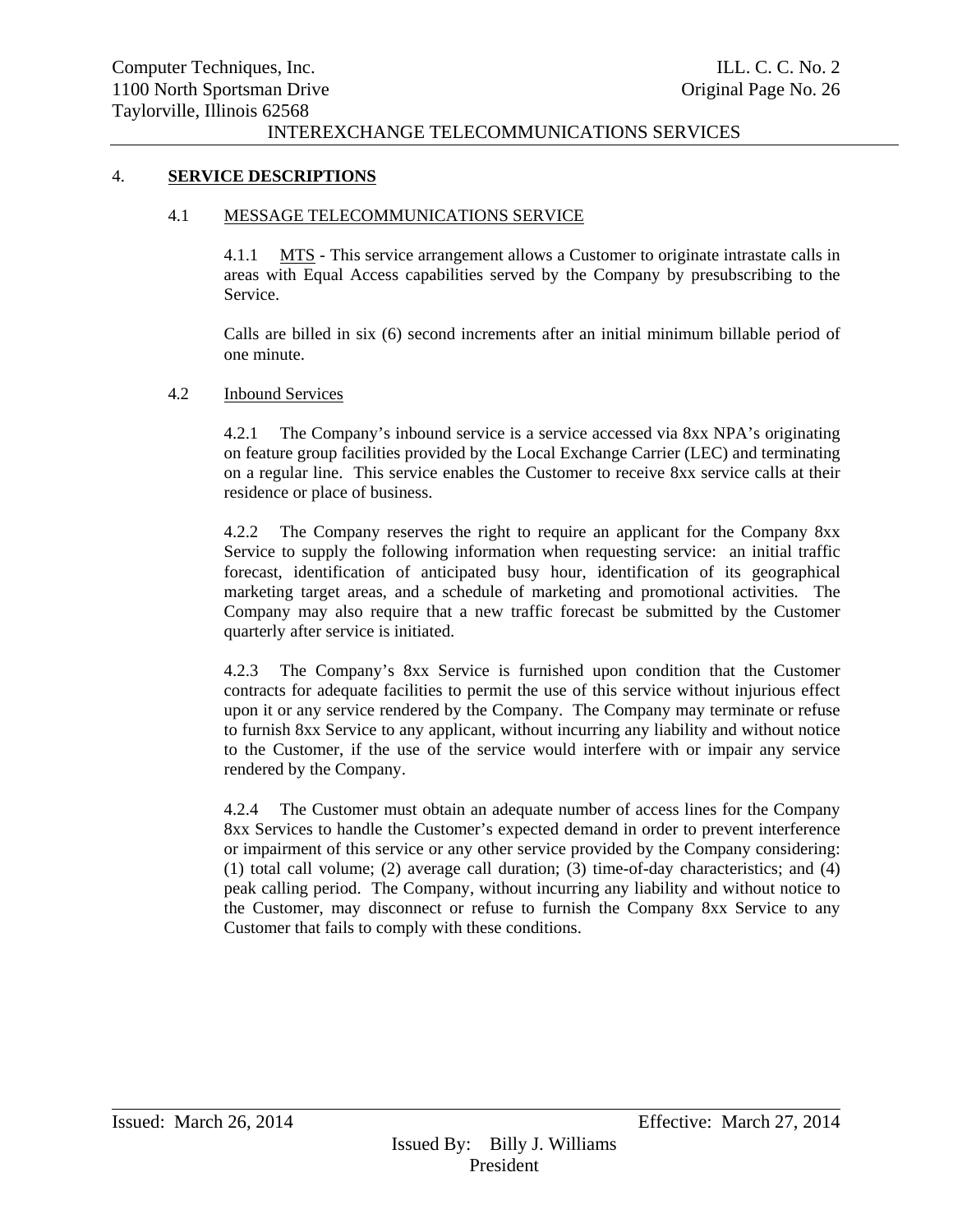#### 4. **SERVICE DESCRIPTIONS** (Cont'd)

#### 4.3 OTHER SERVICE ARRANGEMENTS

Description – The Unlimited Long Distance Plan offers customers unlimited anytime minutes of interstate and/or intrastate direct dialed voice calls for a flat-rated monthly fee. Usage is limited to the continental U.S, Alaska and Hawaii.

The Unlimited Long Distance Plan may not be used in conjunction with the following: auto dialers, long distance Internet access, call center applications including, but not limited to, auto dialers, PBX trunks, ground start line or trunks, ISDN services, foreign exchange services, public telephone services, public access smart-pay phones, analog to digital conversion digital PBX services, WATS services, PBX services, nonsquare electronic key telephone systems, hybrid key telephone systems, predictive calling/dialing systems, automatic outbound dialing systems, any type of automatic call distribution system, or the functional equivalent of any such system listed above. If the Company determines Customer is in violation of above listed restrictions, the Customer shall forfeit eligibility for rates under this plan, will be retroactively billed for applicable charges and moved to a usage sensitive plan of Customer's choice. The Company reserves the right to waive any of the above restrictions as the Company's discretion.

#### Usage Charges

Refer to Section 5, Service Charges (5.2).

## 4.4 PROMOTIONAL OFFERINGS

Certain promotional offerings may be provided from time to time via this tariff. These promotional offerings may only apply to certain services, and may be limited to certain dates, times, and locations.